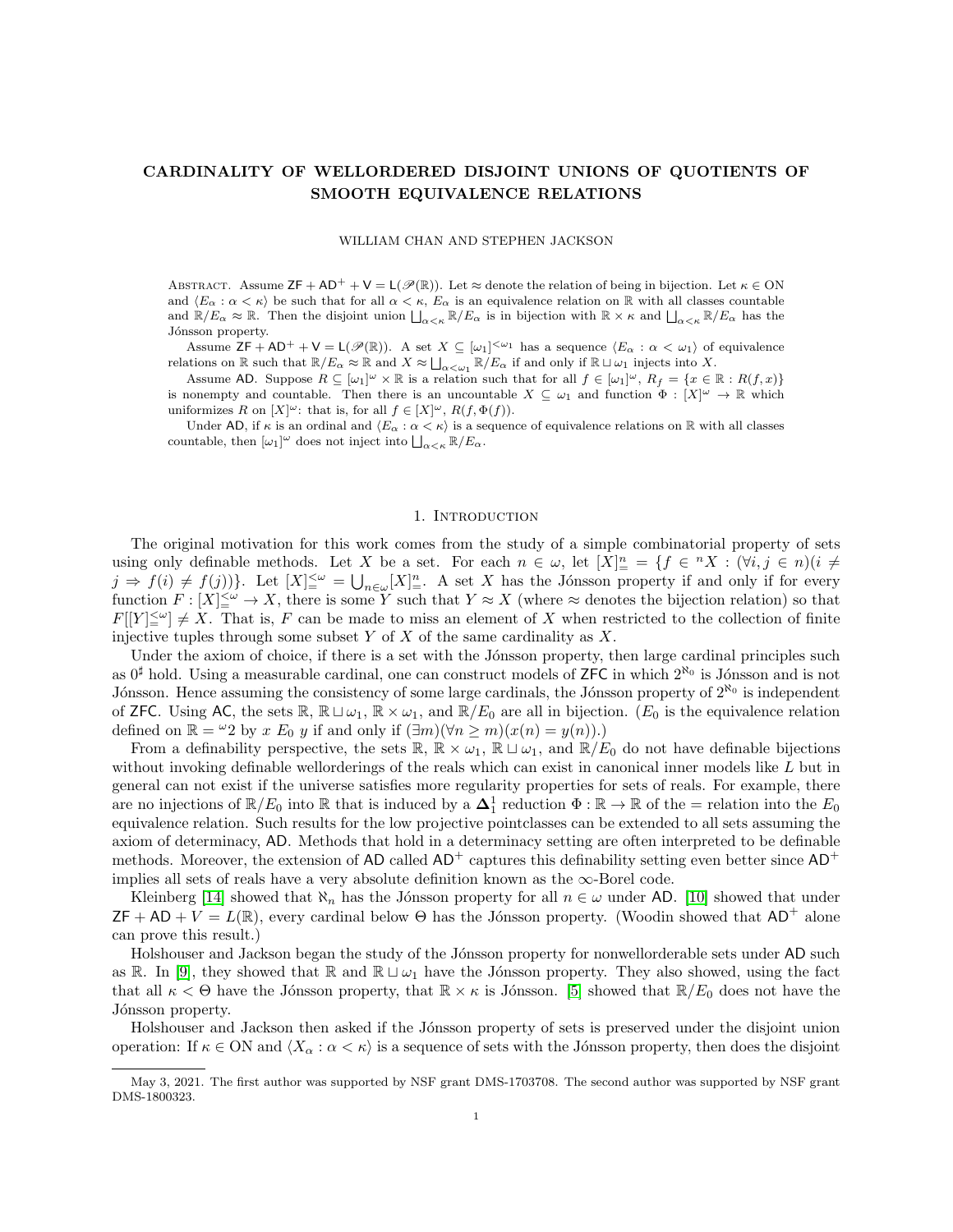union  $\bigsqcup_{\alpha<\kappa} X_{\alpha}$  have the Jónsson property? (Here  $\bigsqcup$  will always refer to a formal disjoint union in contrast to the ordinary union  $\bigcup$ .) More specifically, does a disjoint union of sets, each in bijection with R, have the Jónsson property? The determinacy axioms are particularly helpful for studying sets which are surjective images of R. Hence, a natural question would be if  $\langle E_\alpha : \alpha < \kappa \rangle$  is a sequence of equivalence relations on R such that for each  $\alpha$ ,  $\mathbb{R}/E_{\alpha}$  is in bijection with R, then does  $\iint_{\alpha<\kappa} \mathbb{R}/E_{\alpha}$  have the Jónsson property? An equivalence relation E on R is called smooth if and only if  $\mathbb{R}/E$  is in bijection with R. (Note that this term is used differently than the ordinary Borel theory which would define E to be smooth if  $\mathbb{R}/E$  injects into  $\mathbb{R}$ . This will be referred as being weakly smooth.)

 $\Delta_1^1$  equivalence relations with all classes countable are very important objects of study in classical invariant descriptive set theory. One key property that make this investigation quite robust is the Lusin-Novikov countable section uniformization which can be used to show the Feldman-Moore theorem. [\[2,](#page-16-3) Theorem 4.13] showed that if  $\langle E_\alpha : \alpha < \kappa \rangle$  is a sequence of equivalence relations with all classes countable (not necessarily smooth) and  $F: [\bigsqcup_{\alpha<\kappa} \mathbb{R}/E_\alpha] \leq^{\omega} \to \bigsqcup_{\alpha<\kappa} \mathbb{R}/E_\alpha$ , then there is a perfect tree p on 2 so that

$$
F\left[ [\bigcup_{\alpha<\kappa} [p]/E_{\alpha}]^{\leq \omega} \right] \neq \bigcup_{\alpha<\kappa} \mathbb{R}/E_{\alpha}.
$$

(Here  $\mathbb R$  refers to the Cantor space  $\omega_2$ .) This "psuedo-Jónsson property" would imply the true Jónsson property if  $\bigcup_{\alpha<\kappa}[p]/E_\alpha$  is in bijection with  $\bigcup_{\alpha<\kappa}\mathbb{R}/E_\alpha$ . In general for nonsmooth equivalence relations, this can not be true since, for example,  $E_0$  is an equivalence relation with all classes countable and  $\mathbb{R}/E_0$  is not Jónsson ([\[5\]](#page-16-2)). When each  $E_\alpha$  is the identity relation =, then one can demonstrate these two sets are in bijection. Using this, [\[2,](#page-16-3) Theorem 4.15] shows that  $\mathbb{R} \times \kappa$  has the Jónsson property, where  $\kappa$  is any ordinal, using only classical descriptive set theoretic methods and does not rely on any combinatorial properties of the ordinal  $\kappa$ .

[\[2,](#page-16-3) Question 4.14] asked if  $\langle E_\alpha : \alpha < \kappa \rangle$  consists entirely of smooth equivalence relations on R with all classes countable and p is any perfect tree on 2, then is  $\bigsqcup_{\alpha<\kappa} \mathbb{R}/E_\alpha$  and  $\bigsqcup_{\alpha<\kappa} [p]/E_\alpha$  in bijection? Do such disjoint unions have the Jónsson property? The most natural attempt to show that wellordered disjoint unions of quotients of smooth equivalence relations with all classes countable is Jónsson would be to show it is, in fact, in bijection with  $\mathbb{R} \times \kappa$ , which has already been shown to possess the Jónsson property.

The computation of the cardinality of wellordered disjoint unions of quotients of smooth equivalence relations on R with all classes countable is the main result of the paper. Under  $AD^+$ , any equivalence relation on  $\mathbb R$  has an  $\infty$ -Borel code. However, for the purpose of this paper, given a sequence of equivalence relations  $\langle E_\alpha : \alpha < \kappa \rangle$  on R, one will need to uniformly obtain  $\infty$ -Borel codes for each  $E_\alpha$ . It is unclear if this is possible under  $AD^+$  alone. To obtain this uniformity of  $\infty$ -Borel codes, one will need to work with natural models of AD<sup>+</sup>, i.e. models satisfying  $ZF + AD^+ + V = L(\mathscr{P}(\mathbb{R}))$ . Also the assumption that each equivalence relation has all classes countable is very important. Analogous to the role of the Lusin-Novikov countable section uniformization in the classical setting, Woodin's countable section uniformization under  $AD^+$  will play a crucial role.

There are some things that can be said about  $\bigsqcup_{\alpha<\kappa}\mathbb{R}/E_\alpha$  when  $\langle E_\alpha:\alpha<\kappa\rangle$  is a sequence of smooth equivalence relations (with possibly uncountable classes). It is immediate that  $\bigcup_{\alpha<\kappa}\mathbb{R}/E_{\alpha}$  will contain a copy of  $\omega_1 \sqcup \mathbb{R}$ . Hence  $\omega_1 \sqcup \mathbb{R}$  is a lower bound on the cardinality of disjoint unions of quotients of smooth equivalence relations. An example of Holshouser and Jackson (Fact [4.2\)](#page-8-0) produces a sequence  $\langle F_\alpha : \alpha < \omega_1 \rangle$ of smooth equivalence relations such that  $\bigsqcup_{\alpha<\omega_1} \mathbb{R}/F_\alpha$  is in bijection with  $\omega_1\sqcup\mathbb{R}$ . So this lower bound is obtainable. In fact, in natural models of  $AD^+$ , these two properties are equivalent.

**Theorem [6.1](#page-12-0)** Assume  $ZF + AD^+ + V = L(\mathcal{P}(\mathbb{R}))$ . Suppose  $X \subseteq [\omega_1]^{<\omega_1}$  and  $\mathbb{R} \sqcup \omega_1$  injects into X. Then there exists a sequence  $\langle E_\alpha : \alpha < \omega_1 \rangle$  of smooth equivalence relations on R so that X is in bijection with  $\bigsqcup_{\alpha<\omega_1}\mathbb{R}/E_\alpha$ . Therefore,  $X\subseteq[\omega_1]^{<\omega_1}$  has a sequence  $\langle E_\alpha:\alpha<\omega_1\rangle$  of smooth equivalence relations such that  $X \approx \bigsqcup_{\alpha < \omega_1} \mathbb{R}/E_\alpha$  if and only if  $\mathbb{R} \sqcup \omega_1$  injects into X.

 $\mathbb{R} \times \kappa$  is a disjoint union coming from  $\langle E_\alpha : \alpha < \kappa \rangle$  where each  $E_\alpha$  is the = relation, which is an equivalence relation with all classes countable. However, the proof of Theorem [6.1](#page-12-0) uses equivalence relations with uncountable classes. Intuitively, it seems that  $\mathbb{R} \sqcup \omega_1$ ,  $[\omega_1]^\omega$ , and  $[\omega_1]^{<\omega_1}$  should not be obtainable using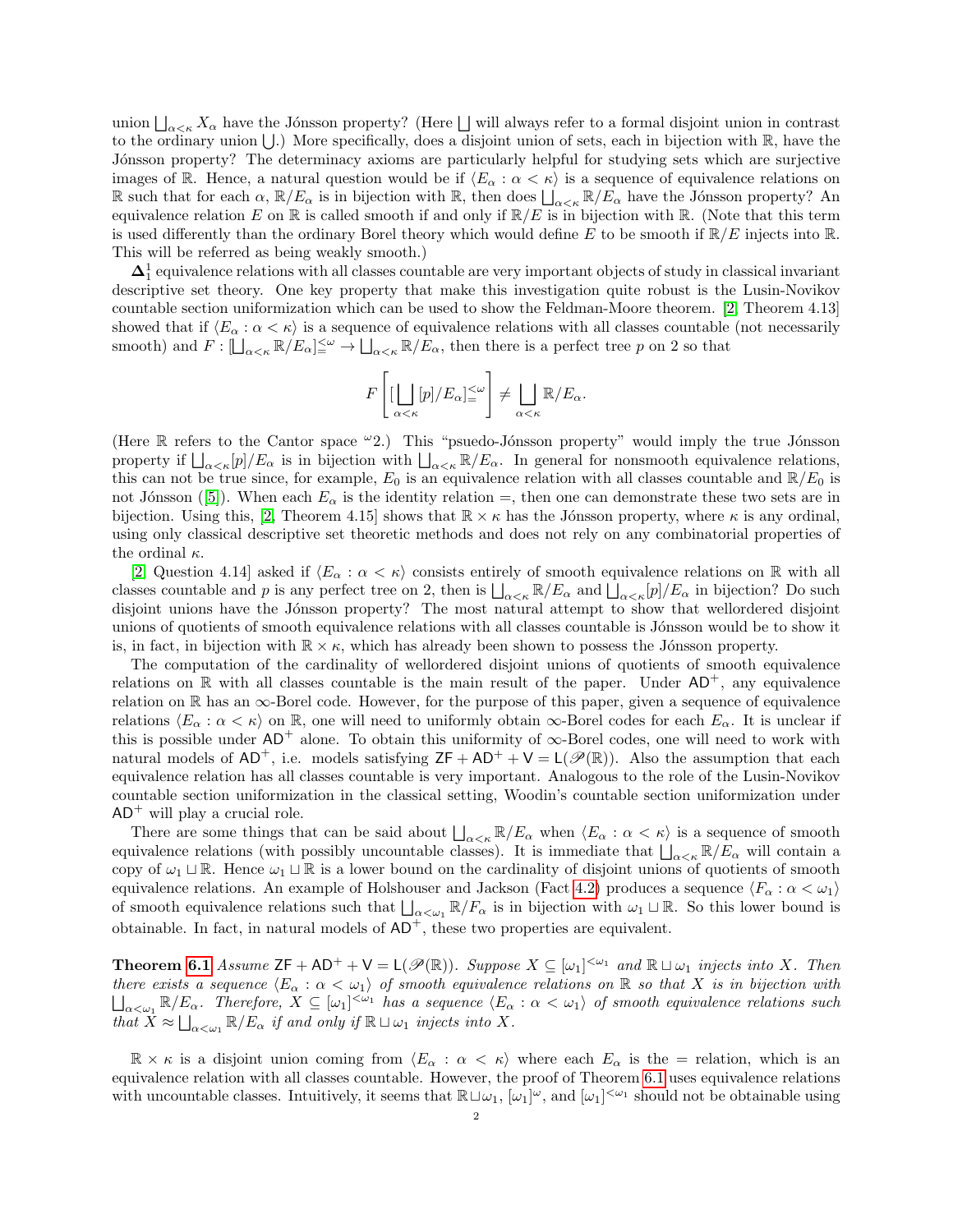equivalence relations with countable classes. This motivates the conjecture that if  $\langle E_\alpha : \alpha < \kappa \rangle$  is a sequence of smooth equivalence relations with all classes countable then the cardinality of  $\bigcup_{\alpha<\kappa}\mathbb{R}/E_\alpha$  is  $\mathbb{R}\times\kappa$ .

Woodin [\[16\]](#page-17-1) showed that there is elaborate structure of cardinals below  $[\omega_1]^{<\omega_1}$ . Theorem [6.1](#page-12-0) shows that every cardinal above  $\omega_1 \sqcup \mathbb{R}$  and below  $[\omega_1]^{<\omega_1}$  is a disjoint union of quotients of smooth equivalence relations. A success in Holshouser and Jackson's original goal of establishing the closure of the Jónsson property under disjoint unions would yield the Jónsson property for many cardinals below  $[\omega_1]^{<\omega_1}$ . On the other hand, it difficult to see how one could establish the Jónsson property for every set that appears in this rich cardinal structure using solely the manifestation of these sets as a disjoint union of quotients of smooth equivalence relations.

The main tool for computing the cardinality of wellordered disjoint union of quotients of smooth equivalence relations with all countable classes is the Woodin's perfect set dichotomy which generalizes the Silver's dichotomy for  $\Pi_1^1$  equivalence relations. This perfect set dichotomy states that under  $AD^+$ , for any equivalence relation E on R, either (i)  $\mathbb{R}/E$  is wellorderable or (2) R injects into  $\mathbb{R}/E$ . Section [3](#page-4-0) is dedicated to proving this result. A detailed analysis of the proof of this result will be needed for this paper. The proof for case (i) yields a uniform procedure which takes an  $\infty$ -Borel code for E and gives a wellordering of  $\mathbb{R}/E$ . Moreover, it shows that in this case,  $\mathbb{R}/E \subseteq OD_S$ , where S is the  $\infty$ -Borel code for E. Under  $ZF + AD^+ + V = L(\mathscr{P}(\mathbb{R}))$ , this will give a more general countable section uniformization (Fact [3.4\)](#page-7-0). It will be seen that in the proof of case (ii), the injection of  $\mathbb R$  will depend on certain parameters. If these parameters could be found uniformly for each equivalence relation from the sequence  $\langle E_\alpha : \alpha < \kappa \rangle$ , then the proof in case (ii) can uniformly produce injections of  $\mathbb R$  into each  $\mathbb R/E_\alpha$ . Together, one would get an injection of  $\mathbb R\times\kappa$ into  $\iint_{\alpha<\kappa} \mathbb{R}/E_{\alpha}$ . In general this can not be done; for instance using the example from Fact [4.2.](#page-8-0) However, this can be done when all the equivalence relations are smooth and have all classes countable. This shows the following:

**Theorem [4.5](#page-9-0)** Assume  $ZF + AD^+ + V = L(\mathcal{P}(\mathbb{R}))$ . Let  $\kappa \in ON$  and  $\langle E_\alpha : \alpha < \kappa \rangle$  be a sequence of smooth equivalence relations on  $\mathbb R$  with all classes countable. Then  $\mathbb R\times\kappa$  injects into  $\bigsqcup_{\alpha<\kappa}\mathbb R/E_\alpha$ .

This shows that  $\mathbb{R} \times \kappa$  is a lower bound for the cardinality of  $\bigsqcup_{\alpha < \kappa} \mathbb{R}/E_{\alpha}$ .

Section [5](#page-10-0) will provide the proof of the relevant half of Hjorth's generalized  $E_0$ -dichotomy. Again, what is important from this result is the observation that if  $\mathbb{R}/E_0$  does not inject into  $\mathbb{R}/E$ , then there is a wellordered separating family for E defined uniformly from the  $\infty$ -Borel code for E. If ZF + AD<sup>+</sup> + V = L( $\mathscr{P}(\mathbb{R})$ ) holds, then one has a uniform sequence of  $\infty$ -Borel codes for the sequence of equivalence relations  $\langle E_{\alpha} : \alpha < \kappa \rangle$ , where each  $E_{\alpha}$  is smooth. Using the argument of Hjorth's dichotomy, one obtains uniformly a separating family for each  $E_\alpha$ . This gives a sequence of injections of each  $\mathbb{R}/E_\alpha$  into  $\mathscr{P}(\delta)$  where  $\delta$  is a possibly very large ordinal. If  $\langle E_\alpha : \alpha < \kappa \rangle$  consists entirely of equivalence relations with all classes countable, then the generalized countable section uniformization can be used to uniformly obtain a selector for each  $\mathbb{R}/E_\alpha$ . This gives the desired injection into  $\mathbb{R} \times \kappa$ :

**Theorem [5.4](#page-11-0)** Assume  $ZF + AD^+ + V = L(\mathcal{P}(\mathbb{R}))$ . Let  $\kappa$  be an ordinal and  $\langle F_\alpha : \alpha < \kappa \rangle$  be a sequence of smooth equivalence relations on  $\mathbb R$  with all classes countable. Then there is an injection of  $\bigcup_{\alpha<\kappa} \mathbb R/F_\alpha$  into  $\mathbb{R}\times\kappa$ .

**Theorem [5.8](#page-11-1)** Assume  $ZF + AD^+ + V = L(\mathcal{P}(\mathbb{R}))$ . Let  $\kappa \in ON$  and  $\langle E_\alpha : \alpha < \kappa \rangle$  be a sequence of smooth equivalence relations on  $\mathbb R$  with all classes countable. Then  $\bigsqcup_{\alpha<\kappa} \mathbb R/E_\alpha \approx \mathbb R\times\kappa$  and hence  $\bigsqcup_{\alpha<\kappa} \mathbb R/E_\alpha$  has the Jónsson property.

 $[\omega_1]^\omega$  is the collection of increasing functions  $f : \omega \to \omega_1$ . [\[2\]](#page-16-3) proved under  $AD^+$  that  $[\omega_1]^\omega$  does not inject into  $\bigcup_{\alpha<\kappa}\mathbb{R}/E_\alpha$  when  $\langle E_\alpha:\alpha<\kappa\rangle$  is a sequence of equivalence relations on R with all classes countable. (Of course, Theorem [5.8](#page-11-1) asserts that such a disjoint union is in bijection with  $\mathbb{R} \times \kappa$  under the assumption  $\mathsf{ZF} + \mathsf{AD^+} + \mathsf{V} = \mathsf{L}(\mathscr{P}(\mathbb{R}))$ .) The key ingredient is the ability to uniformize relations  $R \subseteq [\omega_1]^{\omega} \times \mathbb{R}$  such that for all  $f \in [\omega_1]^{\omega}$ ,  $R_f = \{x \in \mathbb{R} : R(f,x)\}\$ is nonempty and countable. Such a full uniformization is provable under  $AD^+$ . A careful inspection of the argument will show that one only needs to uniformize this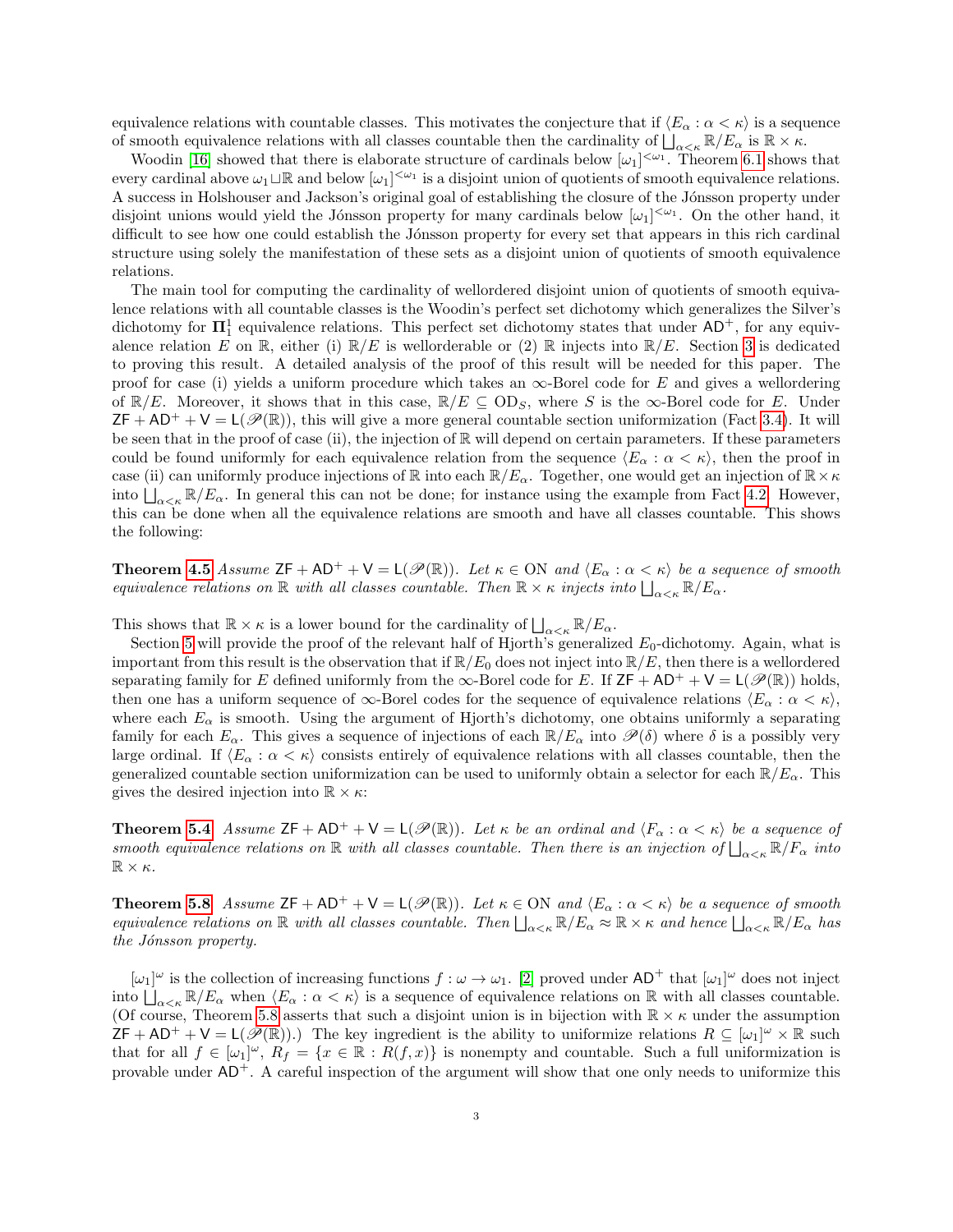relation on some  $Z \subseteq [\omega_1]^\omega$  such that  $Z \approx [\omega_1]^\omega$  to show that no such injection exists. [\[2,](#page-16-3) Question 4.21] asks whether such an almost full uniformization is provable in AD.

It should be noted that if one drops the demand that  $R_f$  be countable, then one cannot prove this in general. (See the discussion in Section [7.](#page-13-0)) The final section will show that such an almost full countable section uniformization for relations on  $[\omega_1]^{\omega} \times \mathbb{R}$  is provable in AD:

**Theorem [7.4](#page-14-0)** ( $ZF + AD$ ) Let  $R \subseteq [\omega_1]^{\omega} \times \mathbb{R}$  be such that for all  $f \in [\omega_1]^{\omega}$ ,  $R_f$  is nonempty and countable. Then there exists some uncountable  $X \subseteq \omega_1$  and function  $\Psi$  which uniformizes R on  $[X]^\omega$ : For  $f \in [X]^\omega$ ,  $R(f,\Psi(f)).$ 

Corollary [7.5](#page-16-4) ( $ZF$  + AD) Let  $\langle E_\alpha : \alpha < \kappa \rangle$  be a sequence of equivalence relations on R with all classes countable, then  $[\omega_1]^\omega$  does not inject into  $\bigsqcup_{\alpha<\kappa} \mathbb{R}/E_\alpha$ .

These methods also show that for an arbitrary function  $\Phi : [\omega_1]^\omega \to \mathbb{R}$ , one can find some uncountable  $X \subseteq \omega_1$  and some reals  $\sigma$  and w so that  $\Phi(f) \in L[\sigma, w, f]$ , for all  $f \in [X]^\omega$ :

**Theorem [7.6](#page-16-5)** ( $ZF + AD$ ). Let  $\Phi : [\omega_1]^{\omega} \to \mathbb{R}$  be a function. Then there is an uncountable  $X \subseteq \omega_1$ , reals  $\sigma, w \in \mathbb{R}$ , and a formula  $\phi$  so that for all  $f \in [X]^{\omega}$ ,  $\Phi(f) \in L[\sigma, w, f]$  and for all  $z \in \mathbb{R}$ ,  $z = \Phi(f)$  if and only if  $L[\sigma, w, f, z] \models \phi(\sigma, w, f, z)$ .

## 2. Basics

See [\[3,](#page-16-6) Section 7 and 8] for more information on  $AD^+$ ,  $\infty$ -Borel codes, and Vopěnka forcing.

**Definition 2.1.** Let S be a set of ordinals and  $\varphi$  be a formula in the language of set theory.  $(S, \varphi)$  is called an  $\infty$ -Borel code. For each  $n \in \omega$ ,  $\mathfrak{B}_{(S,\varphi)}^n = \{x \in \mathbb{R}^n : L[S,x] \models \varphi(S,x)\}\$ is the subset of  $\mathbb{R}^n$  coded by  $(S,\varphi)$ . A set  $A \subseteq \mathbb{R}^n$  is  $\infty$ -Borel if and only if  $A = \mathfrak{B}^n_{(S,\varphi)}$  for some  $\infty$ -Borel code  $(S,\varphi)$ .  $(S,\varphi)$  is called an ∞-Borel code for A.

**Definition 2.2.** [\[17,](#page-17-2) Section 9.1]  $AD^+$  consists of the following statements:

- $(1)$  DC<sub>R</sub>.
- (2) Every  $A \subseteq \mathbb{R}$  has an  $\infty$ -Borel code.
- (3) For every  $\lambda < \Theta$ ,  $A \subseteq \mathbb{R}$ , and continuous function  $\pi : \omega_{\lambda} \to \mathbb{R}$ ,  $\pi^{-1}[A]$  is determined.

Models of the theory  $\mathsf{ZF} + \mathsf{AD}^+ + \mathsf{V} = \mathsf{L}(\mathscr{P}(\mathbb{R}))$  are known as natural models of  $\mathsf{AD}^+$ . Natural models of  $AD<sup>+</sup>$  have several desirable properties. Woodin has shown that these models take one of two forms.

<span id="page-3-1"></span>Fact 2.3. (Woodin, [\[1,](#page-16-7) Section 3.1]) Suppose  $\mathsf{ZF} + \mathsf{AD}^+ + \mathsf{V} = \mathsf{L}(\mathscr{P}(\mathbb{R}))$ . If  $\mathsf{AD}_{\mathbb{R}}$  fails, then there is a set of ordinals J so that  $V = L(J, \mathbb{R})$ .

If  $V = L(J, \mathbb{R})$  for some set of ordinals J, then it is clear that every set is ordinal definable from J and a real. That is, every set is ordinal definable from some set of ordinals. This is also true in natural models of  $AD^+$  in which  $AD_{\mathbb{R}}$  holds:

<span id="page-3-2"></span>Fact 2.4. (Woodin, [\[1,](#page-16-7) Section 3.3]) Assume  $ZF + AD^+ + AD_R + V = L(\mathcal{P}(\mathbb{R}))$ . Then every set is OD from some element of  $\bigcup_{\lambda < \Theta} \mathscr{P}_{\omega_1}(\lambda)$ .

<span id="page-3-0"></span>Fact 2.5. (Woodin, [\[1,](#page-16-7) Theorem 3.4]) Assume  $ZF + AD^+ + V = L(\mathscr{P}(\mathbb{R}))$ . Let S be a set of ordinals. If  $A \subseteq \mathbb{R}$  is  $OD_S$ , then A has an  $OD_S \infty$ -Borel code.

**Definition 2.6.** If  $x, y \in \mathbb{R}$ ,  $x \leq_T y$  indicates x is Turing reducible to y.  $x \equiv_T y$  denotes  $x \leq_T y$  and  $y \leq_T x$ . If  $x \in \mathbb{R}$ , then  $[x]_T$  denotes the equivalence class of x under  $\equiv_T$ . Let D denote the collection of  $\equiv_T$ equivalence classes.

For  $X, Y \in \mathcal{D}$ , define  $X \leq_T Y$  if and only if for all  $x \in X$  and  $y \in Y$ ,  $x \leq_T y$ .  $U \subseteq \mathcal{D}$  contains a Turing cone with base  $X \in \mathcal{D}$  if and only if for all  $Y \in \mathcal{D}$ ,  $X \leq_T Y$  implies that  $Y \in U$ .

Let  $\mu \subseteq \mathcal{P}(\mathcal{D})$  be defined by  $U \in \mu$  if and only if U contains a Turing cone. Under AD,  $\mu$  is a countably complete ultrafilter on  $\mathcal{D}$ .  $\mu$  is called the Martin's measure.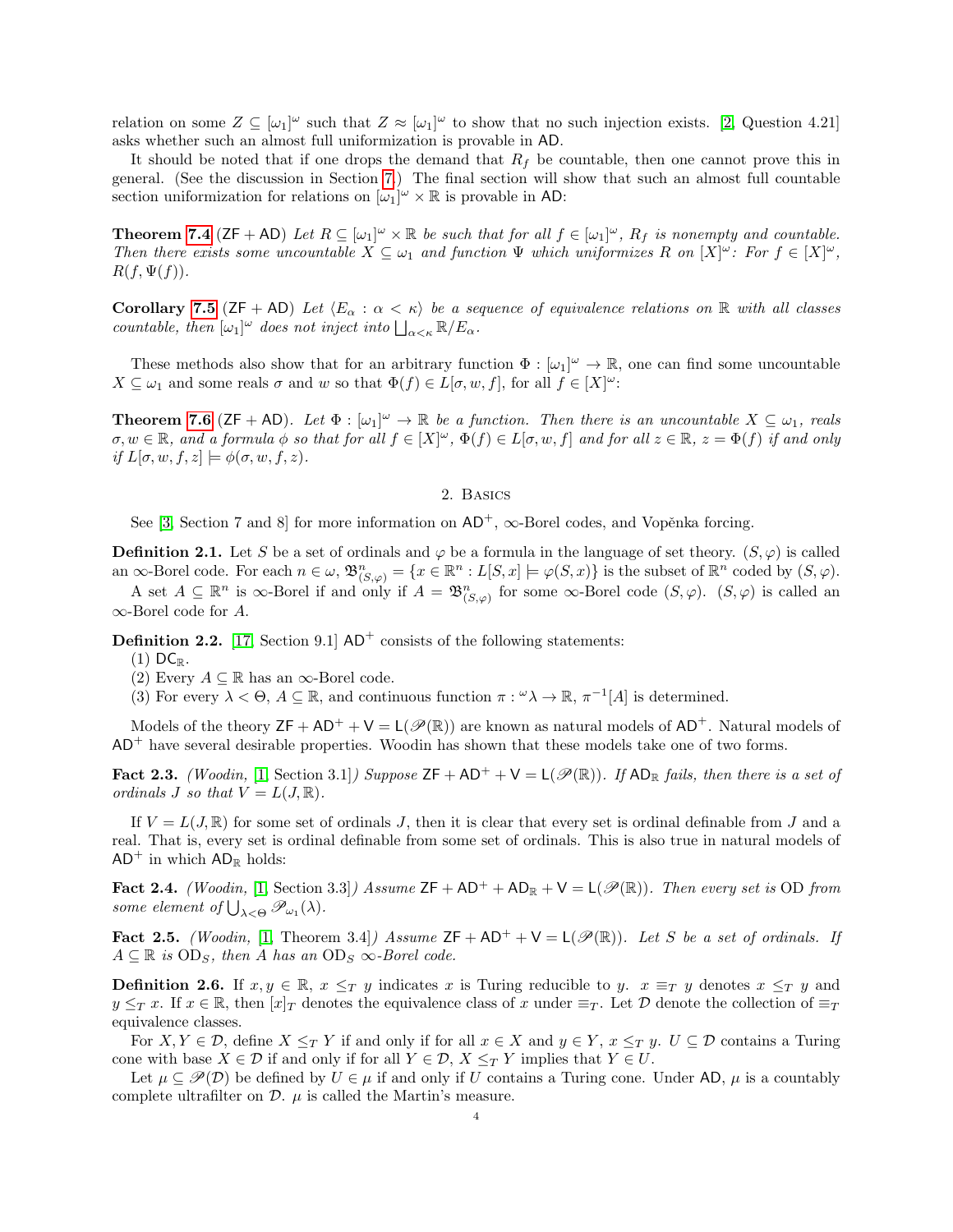Let  $f, g: \mathcal{D} \to \omega_1$ . Define  $\sim_\mu$  by  $f \sim_\mu g$  if and only if  $\{X \in \mathcal{D} : f(X) = g(X)\} \in \mu$ .  $\sim_\mu$  is an equivalence relation on functions from D into  $\omega_1$ . Let  $[f]_{\sim_\mu}$  denote the equivalence class of f under  $\sim_\mu$ . Define  $f \lt_\mu g$ if and only if  $\{X \in \mathcal{D} : f(X) < g(X)\} \in \mu$ .  $\prod_{X \in \mathcal{D}} \omega_1/\mu$  is the collection of  $\sim_{\mu}$ -equivalence classes. The ultrapower ordering on  $\prod_{X\in\mathcal{D}}\omega_1/\mu$  is defined by  $F < G$  if and only if for any (or equivalently, there exist) representatives  $f \in F$  and  $g \in G$  so that  $f \leq_{\mu} g$ .

<span id="page-4-1"></span>**Fact 2.7.** (Woodin, [\[1,](#page-16-7) Section 2.2])  $ZF + AD^+$  proves  $\prod_{X \in \mathcal{D}} ON/\mu$  is wellfounded.

**Definition 2.8.** For  $n \in \omega$  and a set of ordinals S, let  $n\mathbb{O}_S$  denote the collection of nonempty OD<sub>S</sub> subsets of  $\mathbb{R}^n$ . (1 $\mathbb{O}_S$  will be denoted by  $\mathbb{O}_S$ .)

For  $p, q \in n \mathbb{O}_S$ , let  $p \leq_{n} \mathbb{O}_S q$  if and only if  $p \subseteq q$ . Let  $1_{n} \mathbb{O}_S = \mathbb{R}^n$ .  $(n \mathbb{O}_S, \leq_{n} \mathbb{O}_S, 1_{n} \mathbb{O}_S)$  is the *n*-dimensional  $S$ -Vopěnka's forcing.

By using an S-definable bijection of the collection of  $OD_S$  sets with ON,  $_n\mathbb{O}_S$  can be considered as a set of ordinals. In this way, the forcing  $_n \mathbb{O}_S$  is a forcing belonging to  $HOD_S$ .

For each  $m \in \omega$ , let  $b_m \in \mathbb{O}_S$  be defined as  $\{x \in \mathbb{R} : m \in x\}$ . Let  $\tau = \{(\check{m}, b_m) : m \in \omega\}$ .  $\tau$  is an  $\mathbb{O}_S$ -name for a real. (Similar definition exists for all  $_n \mathbb{O}_S$ .)

<span id="page-4-2"></span>Fact 2.9. (Vopěnka's theorem) Let M be a transitive inner model of ZF. Let  $S \in M$  be a set of ordinals. For all  $x \in \mathbb{R}^M$ , there is an  $\mathbb{O}_{S}^M$ -generic filter over  $\text{HOD}_{S}^M$ ,  $G_x \in M$ , so that  $\tau[G_x] = x$ .

Suppose K is an  $OD^M_S$ -set of ordinals and  $\varphi$  is a formula. Let N be some transitive inner model with  $\text{HOD}_S^M \subseteq N$ . Suppose  $p = \{x \in \mathbb{R}^M : L[K, x] \models \varphi(K, x)\}$  is a condition of  $\mathbb{O}_S^M$  (i.e. is nonempty). Then  $N \models p \Vdash_{\mathbb{O}_{S}^{M}} L[\check{K}, \tau] \models \varphi(\check{K}, \tau).$ 

Proof. A proof of this can be found among [\[3,](#page-16-6) Fact 7.6 and Theorem 2.4], [\[11,](#page-16-8) Theorem 15.46], [\[8,](#page-16-9) Theorem 2.4], or [\[4,](#page-16-10) Fact 2.7].

<span id="page-4-3"></span>Fact 2.10. Let M be an inner model of  $\mathsf{ZF}$ . Let  $S \in M$  be a set of ordinals. Let N be an inner model of  $\mathsf{ZF}$ such that  $N \supseteq \text{HOD}_S^M$ . Let  $n \geq 1$  be a natural number. Suppose  $(g_0, ..., g_{n-1})$  is an  ${}_n \mathbb{O}_S^M$ -generic real over N. Then each  $g_0, \ldots, g_{n-1}$  is  $\mathbb{O}_{S}^{M}$ -generic over N.

*Proof.* This is straightforward. See [\[3,](#page-16-6) Fact 8.2] and [\[4,](#page-16-10) Fact 2.8] for details.

**Definition 2.11.** Suppose X and Y are sets. 
$$
X \approx Y
$$
 indicates that there is a bijection between X to Y.

<span id="page-4-4"></span>**Definition 2.12.** Let E be an equivalence relation on R. E is smooth if and only if  $\mathbb{R}/E \approx \mathbb{R}$ . E is weakly smooth if and only if  $\mathbb{R}/E$  injects into  $\mathbb{R}$ .

Under AD by the perfect set property, E is weakly smooth if and only if  $\mathbb{R}/E$  is either countable or in bijection with R.

(From the theory of Borel equivalence relations, "smooth" would usually refer to what is called weakly smooth above. In this article, one will reserve the term "smooth" for equivalence relations on  $\mathbb R$  whose quotients are in bijection with R.)

#### 3. Perfect Set Dichotomy and Wellorderable Section Uniformization

<span id="page-4-0"></span>The Silver's dichotomy ([\[15\]](#page-17-3) and [\[7\]](#page-16-11)) states the every  $\mathbf{\Pi}^1_1$  equivalence relation E on R has countably many equivalence classes  $(\mathbb{R}/E)$  is hence wellorderable) or E has a perfect set of pairwise E-inequivalent elements (R injects into  $\mathbb{R}/E$ ). Woodin's perfect set dichotomy states: under  $AD^+$ , for every equivalence relation E on R, either  $\mathbb{R}/E$  is wellorderable or R injects into  $\mathbb{R}/E$ . As a consequence, every set which is a surjective image of  $\mathbb R$ , either the set contains a copy of  $\mathbb R$  or is wellorderable. (In natural models of AD<sup>+</sup>, [\[1\]](#page-16-7) more generally showed that every set either has a copy of  $\mathbb R$  or is wellorderable.) Moreover, a consequence of the proof shows roughly that every wellorderable OD set contains only OD elements. This immediately yields wellorderable section uniformization for rather general relations (on sets) with each section wellorderable. This generalizes Woodin's countable section uniformization for relations on  $\mathbb{R} \times \mathbb{R}$ .

This section will provide a proof of Woodin's perfect set dichotomy and the wellorderable section uniformization. An observation about the uniformity of the proof will be necessary for studying disjoint unions of quotients of smooth equivalence relations with all classes countable. Later countable section uniformization (for relations on  $\mathcal{P}(\delta) \times \mathbb{R}$  where  $\delta \in ON$ ) will also be needed. All results found in this section are due to Woodin or the authors of [\[1\]](#page-16-7).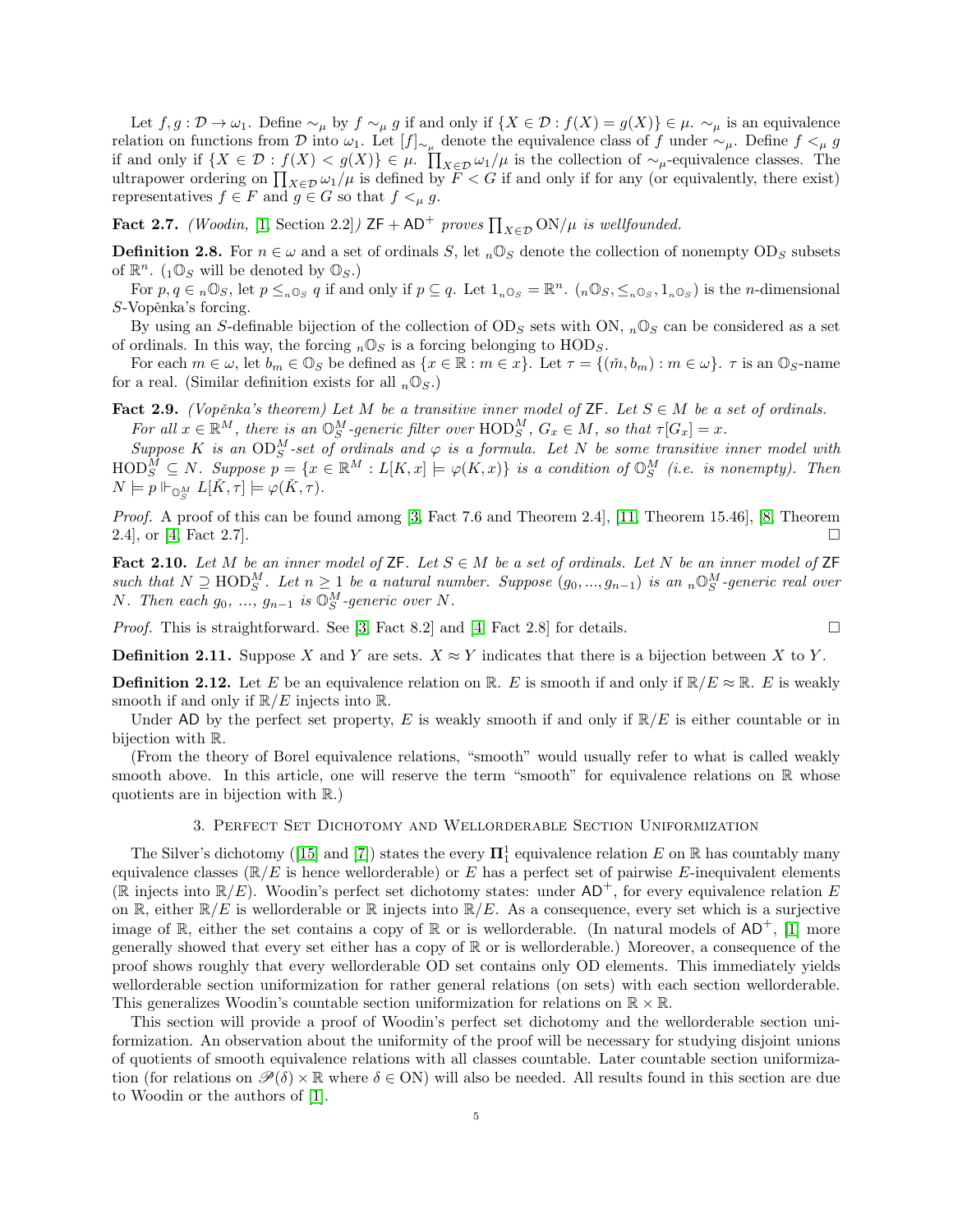**Definition 3.1.** Let E be an equivalence relation on  $\mathbb{R}$ . An E-component is a nonempty set A so that for all  $x, y \in A$ ,  $x \in y$ . (An E-component is just a nonempty subset of an E-class.)

<span id="page-5-0"></span>**Theorem 3.2.** (Woodin) Assume  $\mathsf{ZF} + \mathsf{AD}^+$ . Let E be an equivalence relation on R. Then either (i) or (ii) below holds.

 $(i) \mathbb{R}/E$  is wellorderable.

(*ii*)  $\mathbb R$  *injects into*  $\mathbb R/E$ .

*Proof.* Silver [\[15\]](#page-17-3) proved the  $\mathbf{\Pi}^1_1$  version of this result. Harrington [\[7\]](#page-16-11) produced a proof of this result using the Gandy-Harrington forcing of nonempty  $\Sigma_1^1$  subsets of  $\mathbb R$ . This proof will replace Gandy-Harrington forcing with the Vopěnka forcing of nonempty OD subsets of  $\mathbb{R}$ . Arguments from [\[12,](#page-17-4) Chapter 10] and [\[8\]](#page-16-9) will be adapted.

Using  $AD^+$ , let  $(S, \varphi)$  be an  $\infty$ -Borel code for E. In all models considered in this proof, E will always be understood to be the set defined by  $(S, \varphi)$ .

Note that if  $x \equiv_T y$ , then  $L[S, x] = L[S, y]$ ,  $HOD_S^{L[S, x]} = HOD_S^{L[S, y]}$ , and the canonical global wellordering of  $\text{HOD}_S^{L[S,x]}$  and  $\text{HOD}_S^{L[S,y]}$  are the same. Therefore, for each  $X \in \mathcal{D}$ , let  $L[S,X] = L[S,x]$  and  $\text{HOD}_S^{L[S,X]}$  $\text{HOD}_S^{L[S,x]}$  for any  $x \in X$ .

(Case I) For all  $X \in \mathcal{D}$ , for all  $a \in \mathbb{R}^{L[S,X]}$ , there is an  $OD_S^{L[S,X]}$  E-component  $A \in \mathbb{O}_S^{L[S,X]}$  $S^{L[\beta,\Lambda]}$  containing a. For each  $F \in \prod_{X \in \mathcal{D}} \omega_1/\mu$ , define  $A_F$  as follows: Let  $f: \mathcal{D} \to \omega_1$  be such that  $f \in F$ , i.e. is a representative for F under the relation  $\sim_\mu$ . For  $a \in \mathbb{R}$ ,  $a \in A_F$  if and only if on a Turing cone of  $X \in \mathcal{D}$ , a belongs to the  $f(X)$ <sup>th</sup> E-component in  $\mathbb{O}_S^{L[S,X]}$  $_{S}^{L[S,X]}$  according to the canonical global wellordering of  $\mathrm{HOD}_{S}^{L[S,X]}$ . (This  $f(X)$ <sup>th</sup> set is said to be  $\emptyset$  if there is no  $f(X)$ <sup>th</sup> E-component in  $\mathbb{O}_S^{L[S,X]}$  $S^{L[3,A]}$ .)  $A_F$  is well defined in the sense that it is independent of the chosen representative.

 $A_F$  is an E-component: Suppose  $a, b \in A_F$  and  $\neg(a \ E \ b)$ . Pick  $f \in F$ . Since  $a, b \in A_F$ , there is some  $Z \geq_T [a \oplus b]_T$  so that for all  $X \geq_T Z$ , a and b belong to the  $f(X)$ <sup>th</sup> E-component in  $\mathbb{O}^{L[S,X]}_S$  $S^{L[5,\Lambda]}$ . This would imply that a E b holds in  $L[S, X]$ . Since E is defined by the  $\infty$ -Borel code  $(S, \varphi)$ ,

$$
L[S, X] \models L[S, a, b] \models \varphi(S, a, b).
$$

Then  $V \models L[S, a, b] \models \varphi(S, a, b)$ . Hence  $V \models a \mathcal{E} b$ . Contradiction.

For all  $a \in \mathbb{R}$ , a belongs to some  $A_F$ : Let  $f: \mathcal{D} \to \omega_1$  be defined as follows: For all  $X \geq_T [a]_T$ , let  $f(X)$  be the least  $\alpha$  so that a belongs to the  $\alpha^{\text{th}}$  E-component of  $\mathbb{O}_S^{L[S,X]}$  $_{S}^{L[5,X]}$ . Such an  $\alpha$  exists by the Case I assumption. If  $F = [f]_{\sim_\mu}$ , then  $a \in A_F$ .

By Fact [2.7,](#page-4-1)  $\prod_{X\in\mathcal{D}}\omega_1/\mu$  is wellfounded. Hence  $\langle A_F : F \in \prod_{X\in\mathcal{D}}\omega_1/\mu \rangle$  is a wellordered sequence of E-components so that every  $a \in \mathbb{R}$  belongs to some  $A_F$ .

Let  $B_F$  be the E-closure of  $A_F$ .  $\langle B_F : F \in \prod_{X \in \mathcal{D}} \omega_1/\mu \rangle$  is a surjection of a wellordered set onto the collection of E-classes. By removing duplicates by canonically choosing the least index for each E-class, one obtains a bijection  $\langle C_\alpha : \alpha < \delta \rangle$  of some  $\delta \in \text{ON}$  onto the collection of E-classes. Note for later purposes that  $\langle C_\alpha : \alpha < \delta \rangle$  is obtained uniformly from the  $\infty$ -Borel code  $(S, \varphi)$ . Moreover, each  $C_\alpha$  is OD<sub>S</sub>.

(Case II) There exists an  $X \in \mathcal{D}$  and  $a \in \mathbb{R}^{L[S,X]}$  which does not belong to any  $OD_S^{L[S,X]}$  E-component of  $\mathbb{O}_S^{L[S,X]}$  $S^{L[\mathcal{S},\mathcal{A}]}$ .

Fix such an  $X \in \mathcal{D}$ . Let u be defined by

 $u = \{x \in \mathbb{R}^{L[S,X]} : x \text{ does not belong to any } OD_S^{L[S,X]} \text{ } E\text{-component}\}.$ 

The set u is nonempty by the case II assumption and is  $OD_S^{L[S,X]}$ . Hence  $u \in \mathbb{O}_S^{L[S,X]}$  $S^{L[\mathcal{S},\mathcal{A}]}$ .

Claim 1: Let  $\tau_L$  and  $\tau_R$  be the canonical  $\mathbb{O}_S^{L[S,X]} \times \mathbb{O}_S^{L[S,X]}$  $_{S}^{L[S,X]}$ -names for the evaluation of the  $\mathbb{O}_{S}^{L[S,X]}$  $S^{L[\mathcal{S},\mathcal{A}]}$ -name  $\tau$ according the left and right  $\mathbb{O}_S^{L[S,X]}$  $\mathcal{L}_{S}^{[S,X]}$ -generic coming from an  $\mathbb{O}_{S}^{L[S,X]} \times \mathbb{O}_{S}^{L[S,X]}$  $S^{L[3,\Lambda]}$ -generic, respectively. Then

$$
\mathrm{HOD}_S^{L[S,X]} \models (u, u) \Vdash_{\mathbb{O}_S^{L[S,X]} \times \mathbb{O}_S^{L[S,X]}} \neg (\tau_L \ E \ \tau_R).
$$

*Proof.* Suppose not. Then there is some  $(v, w) \leq_{\mathbb{O}_S^{L[S, X]} \times \mathbb{O}_S^{L[S, X]}} (u, u)$  so that

$$
\mathrm{HOD}_S^{L[S,X]} \models (v,w) \Vdash_{\mathbb{O}_S^{L[S,X]} \times \mathbb{O}_S^{L[S,X]}} \tau_L E \tau_R.
$$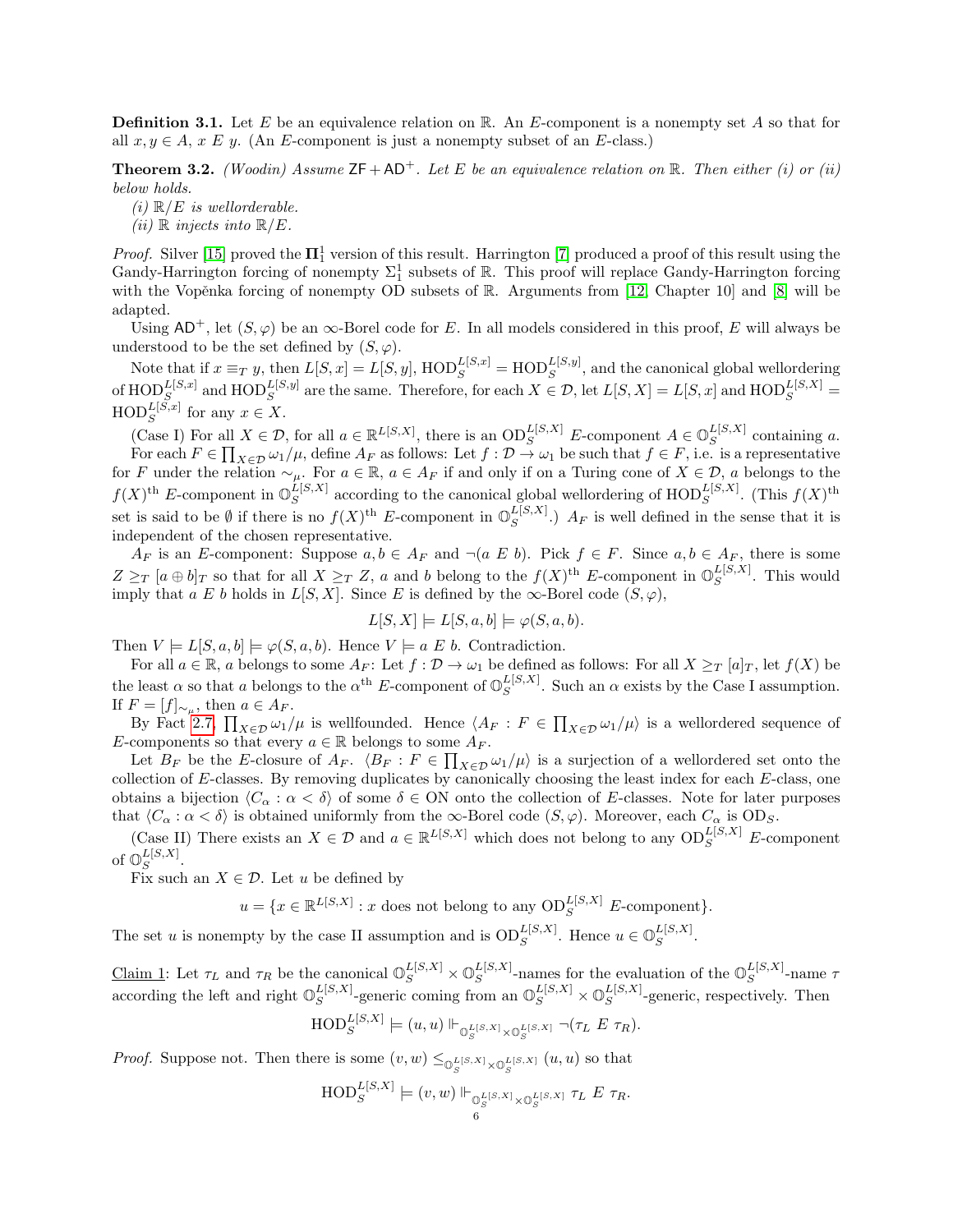Subclaim 1.1: If  $G_0$  and  $G_1$  are  $\mathbb{O}_S^{L[S,X]}$  $\mathbb{E}[S,X]$ -generic over  $\text{HOD}_{S}^{L[S,X]}$  containing v (but not necessarily mutually generic), then  $\tau[G_0]$  E  $\tau[G_1]$ .

*Proof.* Since AD implies  $\omega_1^V$  is inaccessible in every inner model of ZFC,  $\mathbb{O}_S^{L[S,X]}$  $S^{L[8,\lambda]}$  and its power set in  $\text{HOD}_S^{L[S,X]}$  are countable in V. Hence, for any  $G_0$  and  $G_1$  which are  $\mathbb{O}_S^{L[S,X]}$  $_{S}^{L\left[ S,X\right] }\text{-generic filters over } \text{HOD}_{S}^{L\left[ S,X\right] }$ containing the condition v, there exists an H which is  $\mathbb{O}_S^{L[S,X]}$  $\frac{L[S,X]}{S}$ -generic over  $\mathrm{HOD}^{L[S,X]}_S[G_0]$  and  $\mathrm{HOD}^{L[S,X]}_S[G_1]$  $\text{containing the condition } w. \text{ Then by the forcing theorem, } \text{HOD}_S^{L[S,X]}[G_0][H] \models \tau[G_0] \ E \ \tau[H] \text{ and } \text{HOD}_S^{L[S,X]}[G_1][H] \models \text{Hilb}^{L[S,X]}[G_1][H] \models \text{Hilb}^{L[S,X]}[G_1][H] \models \text{Hilb}^{L[S,X]}[G_1][H] \models \text{Hilb}^{L[S,X]}[G_1][H] \models \text{Hilb}^{L[S,X]}[G_1][H] \models \text{Hilb}^{L[S,X]}[G_1][H] \models \text{Hilb}^{L[S,X]}[G$  $\tau[G_1] \mathrel{E} \tau[H]$ . Since E is defined by the  $\infty$ -Borel code  $(S, \varphi)$ , this means

$$
\text{HOD}_S^{L[S,X]}[G_0][H] \models L[S, \tau[G_0], \tau[H]] \models \varphi(S, \tau[G_0], \tau[H])
$$

and

$$
\text{HOD}_S^{L[S,X]}[G_1][H] \models L[S, \tau[G_1], \tau[H]] \models \varphi(S, \tau[G_1], \tau[H]).
$$

and

But then

$$
V \models L[S, \tau[G_0], \tau[H]] \models \varphi(S, \tau[G_0], \tau[H])
$$

 $V = L[S, \tau[G_1], \tau[H]] \models \varphi(S, \tau[G_1], \tau[H]).$ This means  $V \models \tau[G_0] E \tau[H]$  and  $V \models \tau[G_1] E \tau[H]$ . Since E is an equivalence relation,  $V \models \tau[G_0] E \tau[G_1]$ which completes the proof of subclaim 1.1.

Note that there exist  $a, b \in v$  so that  $\neg(a \ E \ b)$  since otherwise v would be an E-component in  $\mathbb{O}^{L[S,X]}_S$  $S^{L[3,\Lambda]}.$ Since  $v \subseteq u$ , this contradicts the definition of u. Let  $p = (v \times v) \setminus E$ . p is a nonempty  $OD_S^{L[S,X]}$  subset of  $\mathbb{R}^2$ . Hence  $p \in {}_2\mathbb{O}_S^{L[S,X]}$  $S^{L[3,\Lambda]}.$ 

Let  $\tau^2$  denote the canonical name for the element of  $\mathbb{R}^2$  added by  ${}_2\mathbb{O}^{L[S,X]}_S$  $\mathcal{L}_{S}^{[S,X]}$ . Let  $\tau_0^2$  and  $\tau_1^2$  be the canonical name for the first and second coordinate of  $\tau^2$ , respectively. Let G be  ${}_2\mathbb{O}^{L[S,X]}_S$ name for the first and second coordinate of  $\tau^2$ , respectively. Let G be  ${}_2\mathbb{O}_S^{L[S,X]}$ -generic over  $\text{HOD}_S^{L[S,X]}$ <br>containing p. Define the condition  $q = \{(x, y) \in (\mathbb{R}^2)^{L[S,X]} : \neg(x \ E \ y)\}$ . Observe that  $p \leq_{{}_2\mathbb{O}_S$  $q \in G$ . Since E has  $(S, \varphi)$  as its  $\infty$ -Borel code, q can be expressed in the form for which the last statement of Fact [2.9](#page-4-2) applies. Hence  $\neg(\tau_0^2[G] \to \tau_1^2[G])$ . However Fact [2.10](#page-4-3) states that  $\tau_0^2[G]$  and  $\tau_1^2[G]$  are the canonical reals added by some  $\mathbb{O}_S^{L[S,X]}$  $S_S^{L[S,X]}$ -generic filter over  $\text{HOD}_S^{L[S,X]}$ . Thus let  $G_0$  and  $G_1$  be  $\mathbb{O}_S^{L[S,X]}$  $S^{L[S, A]}$ -generic filters over  $\text{HOD}_S^{L[S,X]}$  so that  $\tau[G_0] = \tau_0^2[G]$  and  $\tau[G_1] = \tau_1^2[G]$ , respectively. Since  $p \in G$ ,  $\tau^2[G] \in p = (v \times v) \setminus E$ . So  $\tau[G_0] = \tau_0^2[G] \in v$  and  $\tau[G_1] = \tau_1^2[G] \in v$ . Hence  $v \in G_0$  and  $v \in G_1$ . Now Subclaim 1.1 implies  $\tau_0^2[G] \to \tau_1^2[G]$ . Contradiction. This proves Claim 1.

Again by AD,  $\mathbb{O}_S^{L[S,X]} \times \mathbb{O}_S^{L[S,X]}$  $S^{L[5,1]}$  and its power set are countable in V. Fix an enumeration  $(D_n : n \in \omega)$ of all the dense open subsets of  $\mathbb{O}_S^{L[S,X]} \times \mathbb{O}_S^{L[S,X]}$  $_{S}^{L[S,X]}$  that belong to  $\text{HOD}_{S}^{L[S,X]}$ . By intersecting if necessary, one may assume  $D_{n+1} \subseteq D_n$  for each  $n \in \omega$ . One will define a sequence  $\langle p_t : t \in \langle x^2 \rangle$  in  $\mathbb{O}_S^{L[S,X]}$  with the following properties.

- $p_{\emptyset} = u.$
- For all  $s, t \in \langle \omega_2 \rangle$  so that  $s \subseteq t$ ,  $p_t \leq_{\mathbb{Q}_\infty^{L[S,X]}} p_s$ .
- For all  $n \in \omega$ , for all  $s, t \in n+1$  and  $s \neq t$ ,  $(p_s, p_t) \in D_n$ .

Assume for a moment that such a sequence has been constructed. For each  $f \in {}^{\omega}2$ , let  $K_f$  be the  $\leq_{\mathbb{Q}_\alpha^{L}[S,X]}$ upward closure of  $\{p_{f|n} : n \in \omega\}$ . Suppose  $f, g \in {}^{\omega}2$  and  $f \neq g$ . Let k be such that  $f(k) \neq g(k)$ . Let  $m \in \omega$ be arbitrary and let  $n = \max\{k, m\}$ . Note that  $p_{f[n+1]} \in K_f$  and  $p_{g[n+1]} \in K_g$ . Since  $f \restriction n+1 \neq g \restriction n+1$ ,  $(f \restriction n+1, g \restriction n+1) \in D_n \subseteq D_m$ . This shows that  $K_f \times K_g$  is a  $\mathbb{O}_S^{L[S,X]} \times \mathbb{O}_S^{L[S,X]}$  $S^{L[S, A]}$ -generic filter over  $\text{HOD}_S^{L[S,X]}$ . Since  $(u, u) = (p_\emptyset, p_\emptyset) \in K_f \times K_g$ , Claim 1 implies that  $\neg(\tau[K_f] \ E \ \tau[K_g])$ . Thus the map  $\Phi: \omega_2 \to \mathbb{R}/E$  defined by  $\Phi(f) = [\tau[K_f]]_E$  is an injection of  $\omega_2$  into  $\mathbb{R}/E$ .

It remains to construct such a sequence  $\langle p_t : t \in \langle x_2 \rangle$ . Let  $p_{\emptyset} = u$ . Suppose for some  $n \in \omega$ ,  $p_t$  has been defined for all  $t \in {}^{n}2$ . Let  $\langle (r_j , s_j) : j < K \rangle$  enumerate all pairs of  $(r, s) \in {}^{n+1}2 \times {}^{n+1}2$  such that  $r \neq s$ , where  $K = 2^{n+1}(2^{n+1}-1)$ . For each  $t \in {}^{n}2$ , let  $q_{t_0}^0 = q_{t_0}^0 = q_{t_0}^0 = p_t$ . This defines  $\langle q_t^0 : t \in {}^{n+1}2 \rangle$ . Now one considers all possible pairs and extends these pairs into the dense open set  $D_n$ . The details are as follows. Suppose for  $j < K$ ,  $\langle q_t^j : t \in n+12 \rangle$  has been defined. Since  $D_n$  is dense open, let  $(q_{r_j}^{j+1}, q_{s_j}^{j+1})$  be the least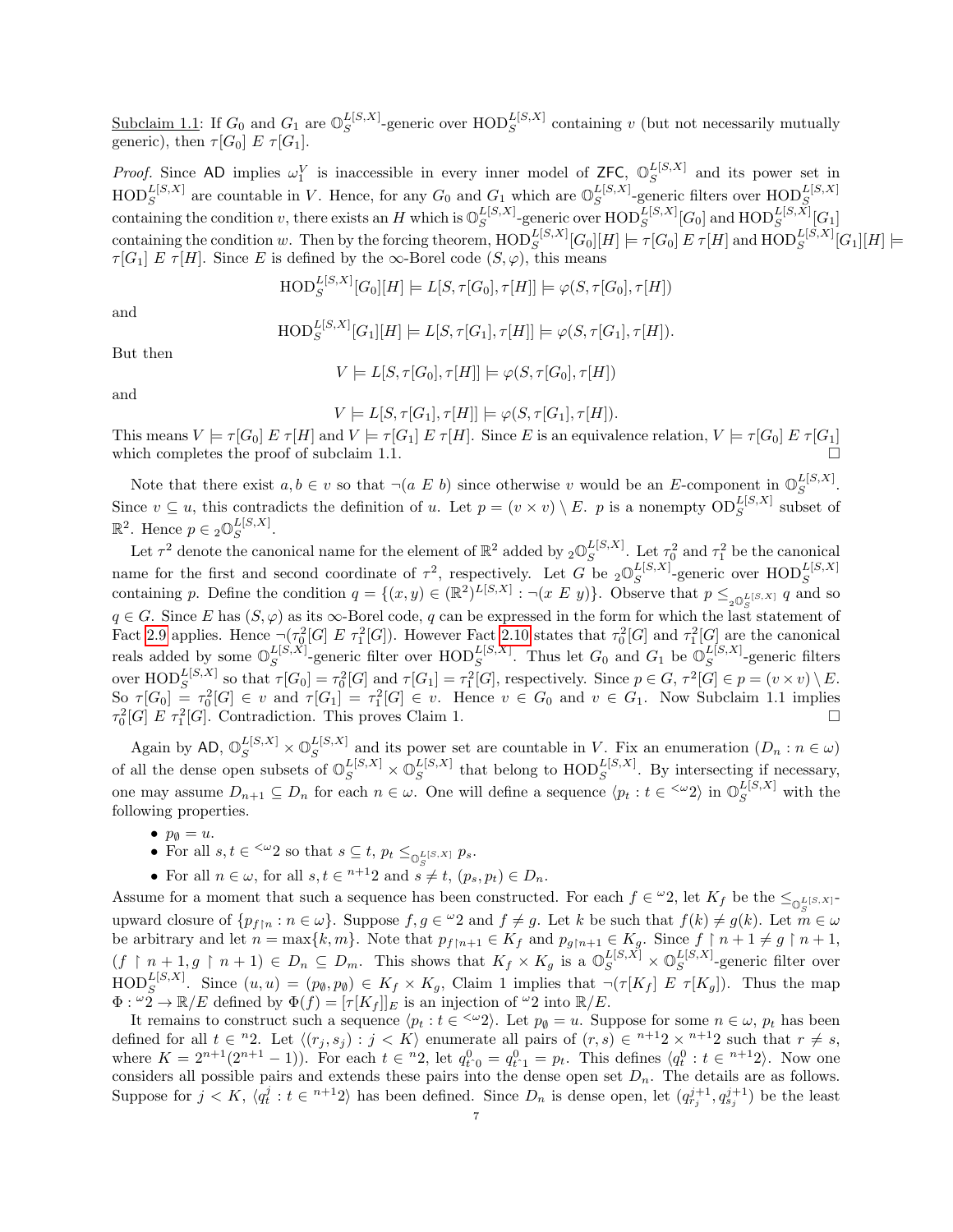pair  $(q, q') \leq_{\mathbb{Q}_c^{L[S,X]}} (q_{r_j}^j, q_{s_j}^j)$  according to the canonical wellordering of  $\text{HOD}_S^{L[S,X]}$  so that  $(q, q') \in D_n$ . For t such that  $t \neq r_j$  and  $t \neq s_j$ , let  $q_t^{j+1} = q_t^j$ . For each  $t \in \infty + 12$ , let  $p_t = q_t^K$ . Since  $D_n$  is dense open, one can see that for any  $s, t \in n+1$  so that  $s \neq t$ ,  $(p_s, p_t) \in D_n$ . This completes the construction of the sequence  $\langle p_t : t \in \langle \omega_2 \rangle$ .

For later purpose of this paper, note that once one chooses an  $X \in \mathcal{D}$  witnessing Case II and the enumeration  $(D_n : n \in \omega)$  of the dense open subsets of  $\mathbb{O}_S^{L[S,X]} \times \mathbb{O}_S^{L[S,X]}$  $_{S}^{L[S,X]}$  in  $\text{HOD}_{S}^{L[S,X]}$ , the embedding of  $\mathbb{R}$  into  $\mathbb{R}/E$  is given by the explicit procedure above.

<span id="page-7-1"></span>Fact 3.3. (1) Assume  $\mathsf{ZF} + \mathsf{AD}^+$ . If E is an equivalence relation on R with  $\infty$ -Borel code  $(S, \varphi)$  and R does not inject into the quotient  $\mathbb{R}/E$ , then  $\mathbb{R}/E \subseteq OD_S$ . In particular, if  $A \subseteq \mathbb{R}$  is a countable set of reals with  $\infty$ -Borel code  $(S, \varphi)$ , then  $A \subseteq \text{HOD}_S$ .

(2) Assume  $\mathsf{ZF} + \mathsf{AD^+} + \mathsf{V} = \mathsf{L}(\mathscr{P}(\mathbb{R}))$ . Suppose S is a set of ordinals. If E is an OD<sub>S</sub> equivalence relation on R and R does not inject into  $\mathbb{R}/E$ , then  $\mathbb{R}/E \subseteq OD_S$ . In particular, if  $A \subseteq \mathbb{R}$  is a countable  $OD<sub>S</sub>$  set of reals, then  $A \subseteq \text{HOD}<sub>S</sub>$ .

(3) Assume  $\mathsf{ZF} + \mathsf{AD}^+ + \mathsf{V} = \mathsf{L}(\mathscr{P}(\mathbb{R}))$ . If A is any  $\mathsf{OD}_S$  set such that  $\mathbb R$  does not inject into A, then  $A \subseteq OD_s$  and hence wellorderable.

*Proof.* (1) First work in  $AD^+$ . The first statement comes from the observation at the end of the Case I argument in Theorem [3.2](#page-5-0) that the sequence  $\langle C_{\alpha} : \alpha < \delta \rangle$  is OD<sub>S</sub>, produced uniformly from  $(S, \varphi)$ , and each  $C_{\alpha} \in OD_S$ . If  $A \subseteq \mathbb{R}$  is countable with  $\infty$ -Borel code  $(S, \varphi)$ , define the equivalence relation E on R by

$$
x E y \Leftrightarrow (x = y) \lor (x, y \notin A).
$$

E has an  $\infty$ -Borel code which is OD<sub>S</sub>. Applying the first result to E, one has that  $\mathbb{R}/E \subseteq \text{OD}_S$ . Thus for each  $x \in A$ ,  $[x]_E = \{x\} \in OD_S$ . This implies that  $x \in OD_S$  and in fact  $x \in HOD_S$  since  $x \subseteq \omega$ . Thus  $A \subseteq \text{HOD}_S$ .

(2) Now work in  $\mathsf{ZF} + \mathsf{AD}^+ + \mathsf{V} = \mathsf{L}(\mathscr{P}(\mathbb{R}))$ . By Fact [2.5,](#page-3-0) every  $\text{OD}_S$  set of reals has an  $\infty$ -Borel code which is  $OD_S$ . The result then follows by applying the earlier statement.

(3) The idea is that in natural models of  $AD^+$ , one can break an arbitrary set A into a uniform sequence of subsets which are surjective images of R. By the assumption that A does not contain a copy of R, each of the pieces do not contain a copy of R. Then Theorem [3.2](#page-5-0) uniformly gives a wellordering of each piece. These wellorderings are then coherently patched together into a wellordering of the original set A. Recall that by Fact [2.3,](#page-3-1) natural models of  $AD^+$  either take the form  $L(J, \mathbb{R})$  for some set of ordinals J or satisfy AD<sub>R</sub>. This patching for  $L(J, \mathbb{R})$  is relatively straightforward. In the AD<sub>R</sub> case, it is more challenging and uses the unique supercompactness measure on  $\mathscr{P}_{\omega_1}(\lambda)$  for each  $\lambda < \Theta$ . See [\[1\]](#page-16-7) or [\[4\]](#page-16-10) for the details.

<span id="page-7-0"></span>**Fact 3.4.** Assume  $\mathsf{ZF} + \mathsf{AD^+} + \mathsf{V} = \mathsf{L}(\mathscr{P}(\mathbb{R}))$ . Let  $\delta$  be an ordinal and X be a set. Suppose  $R \subseteq \mathscr{P}(\delta) \times X$ is a relation so that for each  $N \in \mathcal{P}(\delta)$ , the section  $R_N = \{x \in X : (N, x) \in R\}$  is wellorderable, then R has a uniformization.

In particular, if  $R \subseteq \mathcal{P}(\delta) \times \mathbb{R}$  is a relation so that each  $R_N$  is countable, then R has a uniformization.

Proof. Using Fact [2.4](#page-3-2) and the remarks preceding this fact,  $R$  is ordinal definable from some set of ordinals S. So each  $R_N$  is ordinal definable from the set of ordinals  $\langle S, N \rangle$ , where  $\langle \cdot, \cdot \rangle$  refers to some fixed way of coding two sets of ordinals into a single set of ordinals. Because R can not inject into any wellorderable set, Fact [3.3](#page-7-1) implies that  $R_N \subseteq OD_{\langle S,N \rangle}$ . The canonical wellordering of  $OD_{\langle S,N \rangle}$  gives a canonical wellordering of  $R_N$ .

Although the hypothesis states that each  $R_N$  is wellorderable without, a priori, a uniform wellordering, one in fact does have a uniform wellordering of each section. The function that selects the least element of  $R_N$  using this canonical uniform wellordering of all sections of R is the desired uniformization function.  $\Box$ 

### 4. Lower Bound on Cardinality

The following section gives a lower bound on the cardinality of disjoint unions of smooth equivalence relations on R. (Later it will be shown that this fact characterizes those subsets of  $[\omega_1]^{<\omega_1}$  which are in bijection with a disjoint union of quotients of smooth equivalence relations.)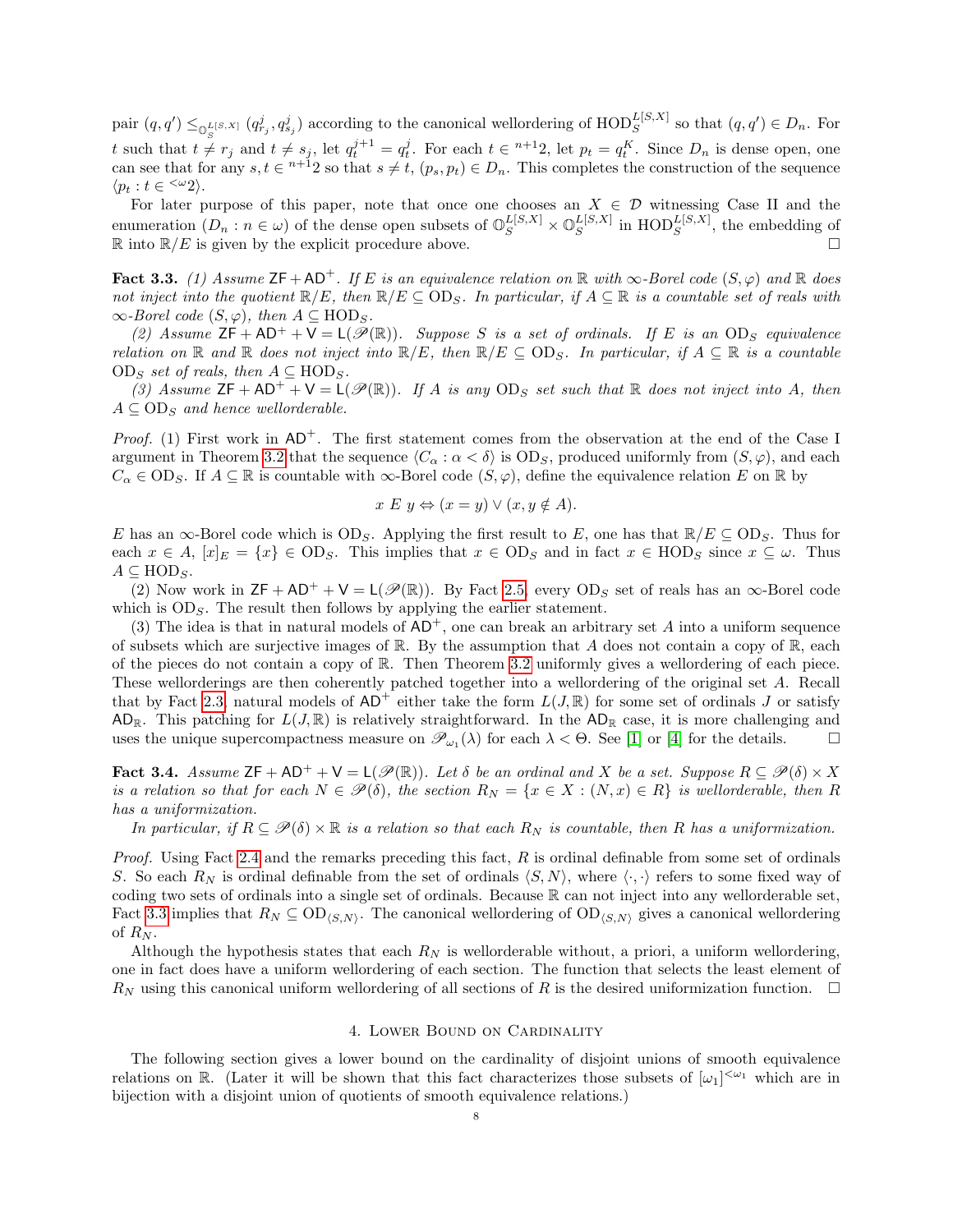<span id="page-8-2"></span>Fact 4.1. (ZF). Let  $\kappa > 0$  be an ordinal. Let  $\langle G_\alpha : \alpha < \kappa \rangle$  be a sequence of smooth equivalence relations. Then  $\mathbb{R} \sqcup \kappa$  injects into  $\bigsqcup_{\alpha<\kappa} \mathbb{R}/G_\alpha$ .

*Proof.* Let  $\bar{0} \in \mathbb{R}$  denote the constant 0 function. Let  $\Phi : \mathbb{R} \to \mathbb{R}/G_0$  be an injection so that the image of  $\Phi$ does not include  $[\bar{0}]_{G_0}$ . Let  $\Psi : \mathbb{R} \sqcup \kappa \to \bigsqcup_{\alpha < \kappa} \mathbb{R}/G_\alpha$  be defined by  $\Psi(r) = \bar{\Phi}(r)$  if  $r \in \mathbb{R}$  and  $\Psi(\alpha) = [\bar{0}]_{G_\alpha}$ if  $\alpha \in \kappa$ .  $\Psi$  is an injection.

This lower bound is optimal by the following example.

<span id="page-8-0"></span>**Fact 4.2.** (ZF) There is a sequence  $\langle F_\alpha : \alpha < \omega_1 \rangle$  of smooth equivalence relations such that  $\bigsqcup_{\alpha < \omega_1} \mathbb{R}/\mathbb{R}$  $F_{\alpha} \approx \mathbb{R} \sqcup \omega_1$ ; and therefore under AD,  $\bigsqcup_{\alpha < \omega_1} \mathbb{R}/F_{\alpha}$  is not in bijection with  $\mathbb{R} \times \omega_1$ .

*Proof.* Let WO denote the set of reals coding wellorderings. For each  $\alpha < \omega_1$ , let  $WO_\alpha$  denote the set of reals coding wellorderings of ordertype  $\alpha$ . Define  $F_{\alpha}$  by

$$
x F_{\alpha} y \Leftrightarrow (x \notin \text{WO}_{\alpha} \land y \notin \text{WO}_{\alpha}) \lor (x = y).
$$

All elements of  $WO_{\alpha}$  form singleton  $F_{\alpha}$ -classes, and there is a single uncountable OD equivalence class consisting of  $\mathbb{R} \setminus \text{WO}_{\alpha}$ .

Therefore,  $\bigsqcup_{\alpha<\omega_1}\mathbb{R}/F_\alpha\approx(\bigcup_{\alpha<\omega_1}WO_\alpha)\sqcup\omega_1=WO\sqcup\omega_1\approx\mathbb{R}\sqcup\omega_1$ , where the copy of  $\omega_1$  comes from the large equivalence class for each  $\alpha < \omega_1$ .

The second statement follows from the fact that under AD,  $\mathbb{R} \sqcup \omega_1$  is not in bijection with  $\mathbb{R} \times \omega_1$ . To see this fact, suppose otherwise there is an injection  $\Phi : \mathbb{R} \times \omega_1 \to \mathbb{R} \sqcup \omega_1$ . Let  $\pi_1 : \mathbb{R} \times \omega_1 \to \mathbb{R}$  be the projection onto the first coordinate. The set  $\pi_1[\Phi^{-1}[\omega_1]]$  is a wellorderable set of reals (here  $\omega_1$  refers to the copy of  $\omega_1$  in the disjoint union  $\mathbb{R} \sqcup \omega_1$ . Since AD implies there are no uncountable wellorderable sets of reals,  $\pi_1[\Phi^{-1}[\omega_1]]$  must be countable. Let  $r \in \mathbb{R}$  with  $r \notin \pi_1[\Phi^{-1}[\omega_1]]$ . Thus  $\Phi[\{r\} \times \omega_1]$  is disjoint from the copy of  $\omega_1$  in  $\mathbb{R} \sqcup \omega_1$ .  $\Phi$  must map  $\{r\} \times \omega_1$  into the copy of  $\mathbb{R}$  of the disjoint union  $\mathbb{R} \sqcup \omega_1$ . This is impossible since  $\Phi[f_r] \times \omega_1$  would have to be an uncountable wellorderable set of reals.

Using countable section uniformization for relations on  $[\omega_1]^\omega \times \mathbb{R}$  given by Fact [3.4,](#page-7-0) [\[2,](#page-16-3) Fact 4.20] shows that  $[\omega_1]^\omega$  can not inject into a disjoint union of quotients of smooth equivalence relations with all classes countable assuming  $ZF + AD^+$ . Section [7](#page-13-0) will show under AD alone that  $[\omega_1]^\omega$  can not inject into a disjoint union of quotients of equivalence relations with all section countable by proving an almost full countable section uniformization for relations on  $[\omega_1]^\omega \times \mathbb{R}$ .

Countable section uniformization seems to be a powerful tool that allows disjoint unions of quotients of smooth equivalence relations with all classes countable to be studied more easily. Each  $F_{\alpha}$  from the sequence  $\langle F_\alpha : \alpha < \omega_1 \rangle$  from Fact [4.2](#page-8-0) has only one uncountable class. Its disjoint union  $\bigsqcup_{\alpha < \omega_1} \mathbb{R}/F_\alpha$  is in bijection with  $\mathbb{R} \sqcup \omega_1$ . A natural question asked in [\[2\]](#page-16-3) was whether it is necessary to use equivalence relations with uncountable classes to produce a disjoint union which is in bijection with  $\mathbb{R} \sqcup \omega_1$ . It is also natural to ask if it is possible to determine the cardinality of a disjoint union of quotients of smooth equivalence relations with all classes countable.

It will be shown later that many subsets of  $[\omega_1]^{<\omega_1}$  are disjoint unions of quotients of smooth equivalence relations on R. In particular,  $[\omega_1]^{<\omega_1}$  itself is an  $\omega_1$ -length disjoint union of quotients of smooth equivalence relations. Hence having all classes countable is necessary in the results of this paper.

Suppose  $\langle E_\alpha : \alpha < \kappa \rangle$  is a wellordered sequence of equivalence relations where  $\kappa$  is any ordinal. The most natural presentation of such a sequence is as a relation  $R \subseteq \kappa \times \mathbb{R} \times \mathbb{R}$  defined by  $(\alpha, x, y) \Leftrightarrow x \to_\alpha y$ . Under  $AD^+$ , each  $E_\alpha \subseteq \mathbb{R} \times \mathbb{R}$  has an  $\infty$ -Borel code. For the results of this paper, one will need to uniformly obtain an  $\infty$ -Borel code for each  $E_{\alpha}$ . It is unclear this can be done for any wellordered sequence of equivalence relations under just  $AD^+$ . However, in models of  $ZF + AD^+ + V = L(\mathcal{P}(\mathbb{R}))$ , this will be possible. This motivates the following definition.

<span id="page-8-1"></span>**Definition 4.3.** Let  $\kappa \in \text{ON}$  and  $R \subseteq \kappa \times \mathbb{R}$ . An  $\infty$ -Borel code for R is a pair  $(S, \varphi)$  such that  $(\alpha, r) \in R$  if and only if  $L[S, r] \models \varphi(S, \alpha, r)$ .

A sequence  $\langle E_\alpha : \alpha < \kappa \rangle$  of equivalence relations on R has an  $\infty$ -Borel code if and only if the relation  $R(\alpha, x, y) \Leftrightarrow x \mathbb{E}_{\alpha} y$  has an  $\infty$ -Borel code.

Note that if  $(S, \varphi)$  is an  $\infty$ -Borel code for  $\langle E_\alpha : \alpha < \kappa \rangle$ , then uniformly from  $(S, \varphi)$ , one can find formulas  $\varphi_{\alpha}$  so that  $(\langle S, \alpha \rangle, \varphi_{\alpha})$  is an  $\infty$ -Borel code for  $E_{\alpha}$  (in the ordinary sense). (Here  $\langle S, \alpha \rangle$  is some fixed coding of sets of ordinals so that  $S$  and  $\alpha$  can be recovered.)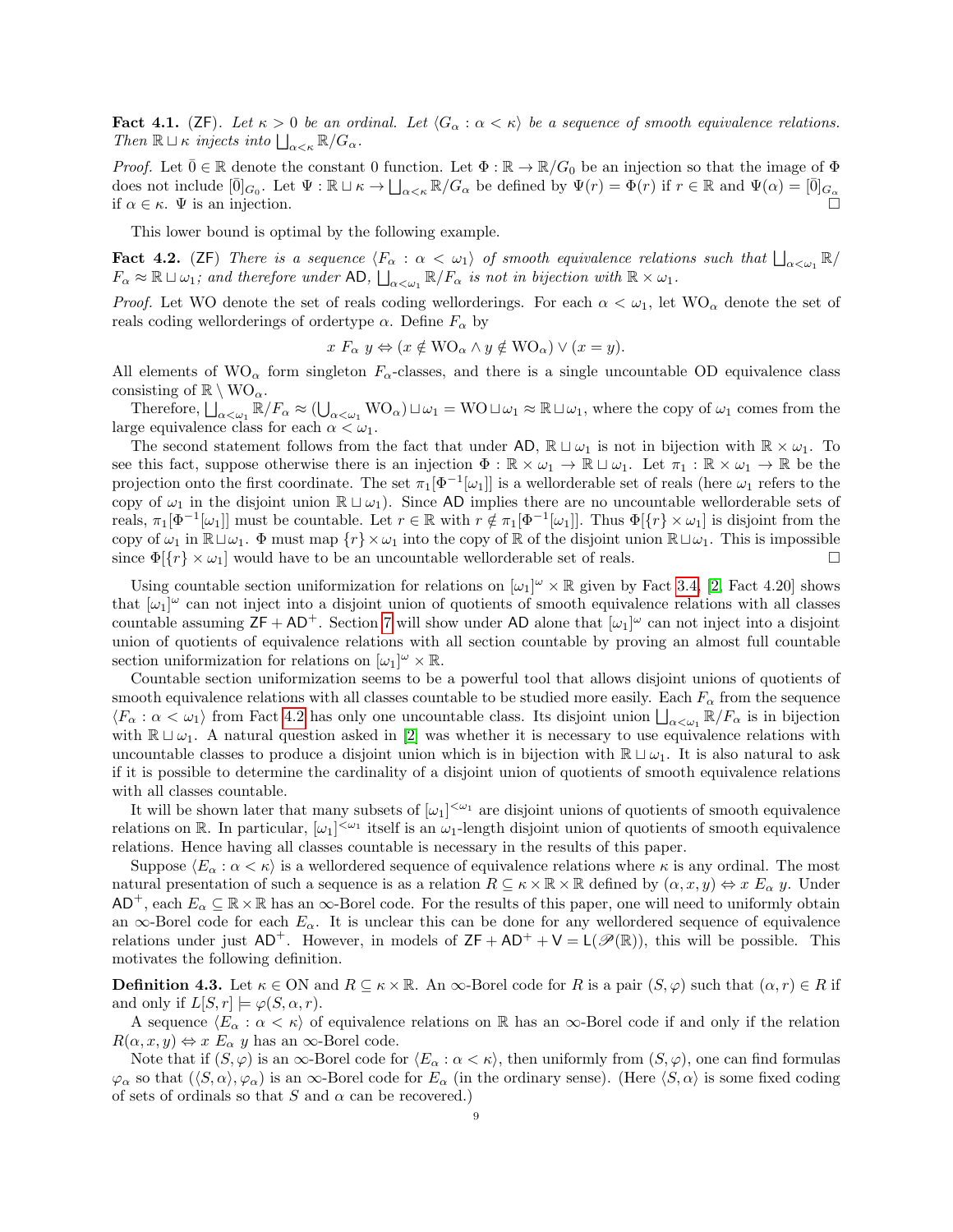<span id="page-9-1"></span>**Fact 4.4.** Under  $\mathsf{ZF} + \mathsf{AD}^+ + \mathsf{V} = \mathsf{L}(\mathscr{P}(\mathbb{R}))$ , for every  $\kappa \in \mathsf{ON}$  and every relation  $R \subseteq \kappa \times \mathbb{R}$ , R has an ∞-Borel code.

Proof. By Fact [2.3](#page-3-1) and Fact [2.4,](#page-3-2) every set is ordinal definable from some set of ordinals. Let S be a set of ordinals so that R is OD<sub>S</sub>. Let  $R_{\alpha} = \{x : (\alpha, x) \in R\}$ . Each  $R_{\alpha}$  is OD<sub>S</sub>. By Fact [2.5,](#page-3-0) each  $R_{\alpha}$  has an  $\infty$ -Borel code in HOD<sub>S</sub>. Let  $(S_\alpha, \varphi_\alpha)$  be the least  $\infty$ -Borel code for  $R_\alpha$  according to the canonical wellordering of HOD<sub>S</sub>. Let  $U = \{(\alpha, \beta) : \beta \in S_\alpha\}$ . Then there is some  $\varphi$  so that  $(U, \varphi)$  is an  $\infty$ -Borel code for R in the sense of Definition [4.3.](#page-8-1)

Now suppose that  $\langle E_\alpha : \alpha < \kappa \rangle$  is a sequence of smooth equivalence relations. Let  $(S, \varphi)$  be an  $\infty$ -Borel code for this sequence. Hence uniformly,  $E_{\alpha}$  has some  $\infty$ -Borel code  $(\langle S, \alpha \rangle, \varphi_{\alpha})$ .

By the remark at the end of the proof of Theorem [3.2,](#page-5-0) an embedding of  $\mathbb R$  into  $\mathbb R/E_\alpha$  can be produced uniformly from a choice of  $X \in \mathcal{D}$  so that the Case II assumptions holds and a fixed enumeration  $(D_n :$  $n \in \omega$ ) of the dense open subsets of  $\mathbb{O}_{\langle S,\alpha \rangle}^{L[\langle S,\alpha \rangle,X]} \times \mathbb{O}_{\langle S,\alpha \rangle}^{L[\langle S,\alpha \rangle,X]}$  $L(\mathcal{S}, \alpha), \mathcal{A}$ . Since for any  $\alpha$ ,  $L[\langle S, \alpha \rangle, X] = L[S, X]$  and  $\mathbb{O}_{\langle S,\alpha\rangle}^{L[\langle S,\alpha\rangle,X]}=\mathbb{O}_S^{L[S,X]}$  $\mathbb{E}[S,X]$ , one can drop the  $\alpha$ . Thus one can uniformly find a sequence of injections of  $\mathbb R$  into  $\mathbb{R}/E_{\alpha}$  if one could find a single  $X \in \mathcal{D}$  that witnesses the Case II assumption for all the equivalence relations  $E_{\alpha}$ . With such a sequence, one could then inject  $\mathbb{R} \times \kappa$  into  $\bigsqcup_{\alpha < \kappa} \mathbb{R}/E_{\alpha}$ .

First, it is elucidating to see why a natural attempt to use the argument in Theorem [3.2](#page-5-0) Case II is unable to produce a uniform sequence of embeddings of R into  $\mathbb{R}/F_{\alpha}$ , where  $\langle F_{\alpha} : \alpha < \omega_1 \rangle$  is the sequence of equivalence relations from Fact [4.2.](#page-8-0) Note that  $\emptyset$  can serve as the ∞-Borel code for this sequence. Let  $X \in \mathcal{D}$ .  $\mathbb{R}^{L[X]}$  is countable. Hence there is some  $\alpha < \omega_1$  so that for all  $\beta > \alpha$ ,  $\mathbb{R}^{L[X]} \subseteq \mathbb{R} \setminus WO_{\beta}$ . Hence for all  $\beta > \alpha$ , every real of  $L[X]$  belongs to the single ordinal definable uncountable class of  $F_\beta$ . So for all  $\beta > \alpha$ , X can not serve as the witness to the Case II assumption. This shows why the natural attempt to inject  $\mathbb{R} \times \omega_1$  into  $\bigsqcup_{\alpha < \omega_1} \mathbb{R}/F_\alpha \approx \mathbb{R} \sqcup \omega_1$  must fail. However, when  $\langle E_\alpha : \alpha < \omega_1 \rangle$  is a sequence of smooth equivalence relations with all classes countable, it will be shown that this natural attempt does succeed.

For the next theorem, one will partition  $\mathcal D$  into two disjoint sets  $\mathcal D = H_0^{\alpha} \cup H_1^{\alpha}$  for various  $\alpha$ 's. One of the two sets belongs to the ultrafilter  $\mu$ . The main task is to show that  $H_0^{\alpha}$  is the one that belongs to  $\mu$ . Supposing for the sake of contradiction that  $H_1^{\alpha} \in \mu$ . The main trick is to code information from all the local models  $\text{HOD}_S^{L[S,X]}$  into one single ordinal by using the wellfoundedness of the ultrapower  $\prod_{X\in\mathcal{D}}\omega_1/\mu$ . This magical ordinal contains so much information that it can then be used to give an  $OD<sub>S</sub>$  definition for the  $E_{\alpha}$ -class,  $[a]_{E_{\alpha}}$ , where  $a \notin OD_S$ . Since  $[a]_{E_{\alpha}}$  is a countable  $OD_S$  sets, this implies  $a \in OD_S$  by Fact [3.3.](#page-7-1) This yields the desired contradiction. The details follow below:

<span id="page-9-0"></span>**Theorem 4.5.** Assume  $ZF + AD^+ + V = L(\mathcal{P}(\mathbb{R}))$ . Let  $\kappa \in ON$  and  $\langle E_\alpha : \alpha < \kappa \rangle$  be a sequence of smooth equivalence relations on  $\mathbb R$  with all classes countable. Then  $\mathbb R\times\kappa$  injects into  $\bigsqcup_{\alpha<\kappa}\mathbb R/E_\alpha$ .

*Proof.* By Fact [4.4,](#page-9-1) let  $(S, \varphi)$  be an  $\infty$ -Borel code for the sequence  $\langle E_{\alpha} : \alpha < \kappa \rangle$ . By the description above, it suffices to find a single  $X \in \mathcal{D}$  so that all  $\alpha < \kappa$ , there is some  $a \in \mathbb{R}^{L[S,X]}$  so that a does not belong to any  $E_{\alpha}$ -component in  $\mathbb{O}_S^{L[S,X]}$  $S^{L[3,\Lambda]}.$ 

Fix some  $a \in \mathbb{R}$  which is not  $OD_S$ . Now for any  $\alpha < \kappa$ , let  $H_0^{\alpha}$  be the set of  $X \in \mathcal{D}$  so that a does not belong to any  $E_{\alpha}$ -component in  $\mathbb{O}_S^{L[S,X]}$ . Let  $H_1^{\alpha}$  be the set of  $X \in \mathcal{D}$  so that a does belong to some  $E_{\alpha}$ -component in  $\mathbb{O}_{S}^{L[S,X]}$ . Since μ is an  $L[S,X]$ . Since  $\mu$  is an ultrafilter, either  $H_0^{\alpha} \in \mu$  or  $H_1^{\alpha} \in \mu$ . Suppose that  $H_1^{\alpha} \in \mu$ . Define  $f: \mathcal{D} \to \omega_1$  by  $f(X)$  is the least  $\beta$  so that a belongs to the  $\beta^{th}$   $E_\alpha$ -component in  $\mathbb{O}_S^{L[S,X]}$  if  $X \in H_1^{\alpha}$ , and  $f(X)$  is some default value otherwise. Let  $F = [f]_{\sim \mu}$ . Then  $[a]_{E_{\alpha}}$  is ordinal definable using S and F as parameters since  $b \in [a]_{E_\alpha}$  if and only if for all representative f for F, for a cone of  $X \in \mathcal{D}$ , b is  $E_\alpha$  related to some element in the  $f(X)$ <sup>th</sup>  $E_{\alpha}$ -component in  $\mathbb{O}_S^{L[S,X]}$  $\mathbb{E}_S^{[S,A]}$ . By Fact [2.7,](#page-4-1)  $\prod_{X \in \mathcal{D}} \omega_1 / \mu$  is wellfounded. Hence F is essentially an ordinal. This shows that  $[a]_{E_{\alpha}}$  is  $OD_S$ . Then  $[a]_{E_{\alpha}}$  is a countable  $OD_S$  set of reals. Fact [3.3](#page-7-1) implies that  $[a]_{E_\alpha}$  consists only of  $OD_S$  elements. But  $a \notin OD_S$  by the initial choice of a. Contradiction. This shows that  $H_0^{\alpha} \in \mu$ .

Since for each  $\alpha < \kappa$ ,  $[a]_{E_{\alpha}}$  is a countable  $OD_{\langle S,a \rangle}^V$  set of reals, Fact [3.3](#page-7-1) implies  $[a]_{E_{\alpha}} \subseteq \text{HOD}_{\langle S,a \rangle}^V$ . Using the canonical wellordering of  $\text{HOD}_{\langle S,a \rangle}^V$ , let  $\langle b_{\epsilon}^{\alpha} : \epsilon < \delta_{\alpha} \rangle$  be an injective enumeration of  $[a]_{E_{\alpha}}$ , where  $\delta_{\alpha} \in \text{ON}$ . For each  $\alpha < \kappa$ ,  $\delta_{\alpha}$  is less than  $(2^{\aleph_0})^{\text{HOD}_{\langle S,a\rangle}}$ . Since  $V \models \text{AD}, (2^{\aleph_0})^{\text{HOD}_{\langle S,a\rangle}}$  is countable in V. In V, choose a bijection of  $\omega$  with  $(2^{\aleph_0})^{\text{HOD}_{\langle S,a\rangle}}$ . This bijection then induces canonically bijections  $\Sigma_\alpha : \omega \to \delta_\alpha$  for all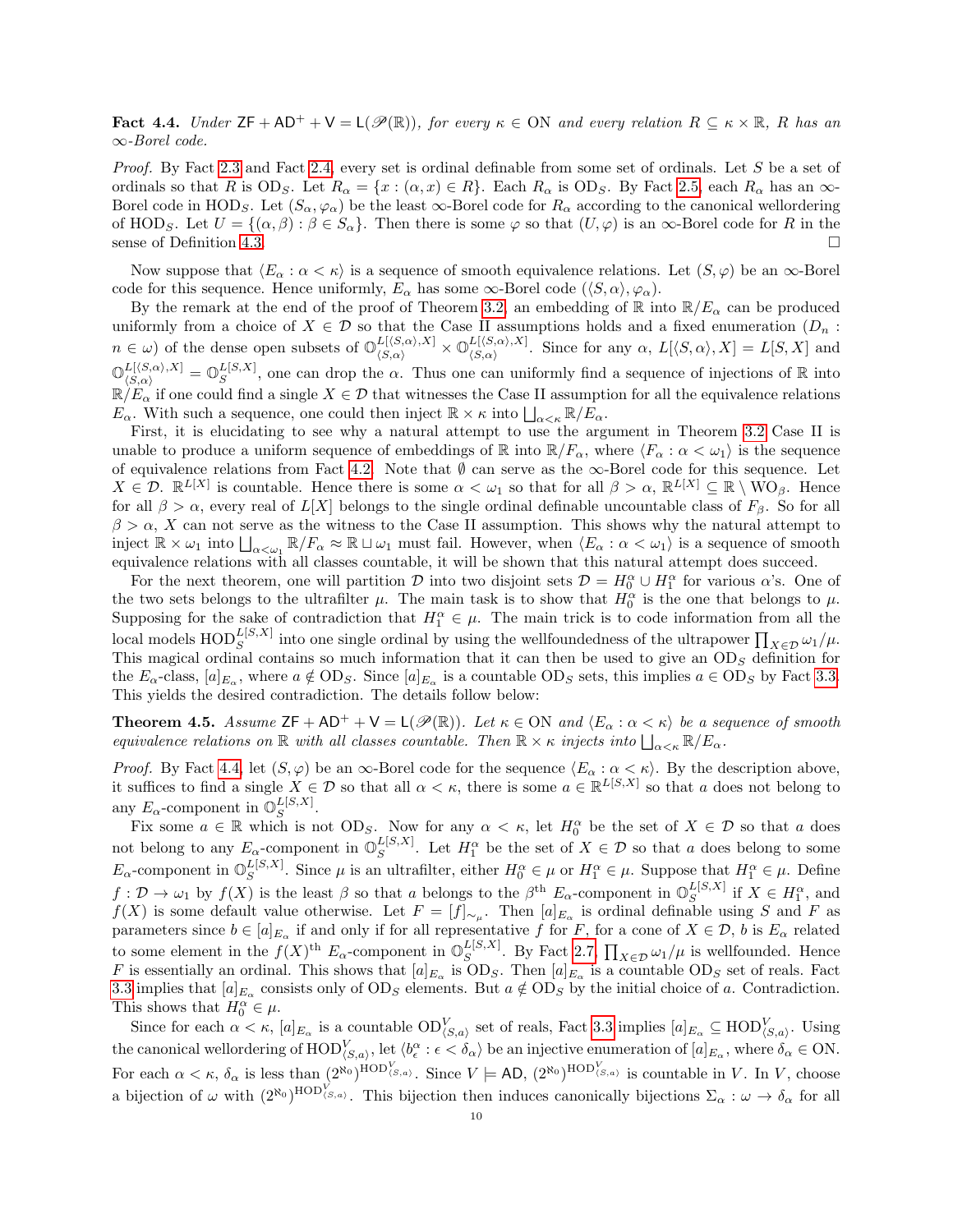$\alpha < \kappa$ . Define  $r_{\alpha} \in \mathbb{R}$  by  $r_{\alpha}(\langle n, k \rangle) = b^{\alpha}_{\Sigma_{\alpha}(n)}(k)$ . Thus  $[a]_{E_{\alpha}} = \{(r_{\alpha})_n : n \in \omega\}$  where  $(r_{\alpha})_n(k) = r_{\alpha}(\langle n, k \rangle)$ . But  $\langle r_{\alpha} : \alpha < \kappa \rangle$  is a wellordered sequence of reals. Under AD, there are only countably many distinct  $r_{\alpha}$ 's. Thus  $\{[a]_{E_\alpha} : \alpha < \kappa\}$  is a countable set.

Note that if  $[a]_{E_{\alpha}} = [a]_{E_{\beta}}$ , then  $H_0^{\alpha} = H_0^{\beta}$ . Therefore by countable additivity of  $\mu$ ,  $\bigcap_{\alpha < \kappa} H_0^{\alpha} \in \mu$ . Let  $X \in \bigcap_{\alpha < \kappa} H_0^{\alpha}$ . This is the desired degree X that witnesses the Case II assumption for all  $E_{\alpha}$ . By the remarks above, this allows for the construction of an injection of  $\mathbb{R} \times \kappa$  into  $\bigsqcup_{\alpha < \kappa} \mathbb{R}/E_{\alpha}$  which completes the proof.  $\Box$ 

#### 5. Upper Bound on Cardinality

<span id="page-10-0"></span>**Definition 5.1.** Let E be an equivalence relation on R. Let S be a collection of nonempty subsets of R. S is a separating family for E if and only if for all  $x, y \in \mathbb{R}$ ,  $x \in y$  if and only if for all  $A \in \mathcal{S}$ ,  $x \in A \Leftrightarrow y \in A$ . In other words, for all  $x, y \in \mathbb{R}$ ,  $\neg(x \ E \ y)$  if and only if there is an  $A \in \mathcal{S}$  which separate x and y in the sense that either  $(x \in A \land y \notin A)$  or  $(x \notin A \land y \in A)$ .

**Definition 5.2.**  $E_0$  is the equivalence relation on  $\omega_2$  defined by x  $E_0$  y if and only if  $(\exists m)(\forall n \ge m)(x(n) =$  $y(n)$ .

The following is Hjorth's  $E_0$ -dichotomy in  $AD^+$  which generalizes the classical  $E_0$ -dichotomy of Harrington-Kechris-Louveau [\[6\]](#page-16-12).

<span id="page-10-1"></span>**Fact 5.3.** [\[8,](#page-16-9) Theorem 2.5] Assume  $ZF + AD^+$ . Let E be an equivalence relation on R. Then either (i) or (ii) below holds.

(i) There is a wellordered separating family for  $E$ .

(ii) There is  $a \Phi : \mathbb{R} \to \mathbb{R}$  with the property that  $x E_0$  y if and only if  $\Phi(x) E \Phi(y)$ .

*Proof.* Note that option (ii) implies that  $\mathbb{R}/E_0$  injects in  $\mathbb{R}/E$ . Suppose option (i) holds. Let  $\mathcal{S} = \langle B_\alpha :$  $\alpha < \delta$ , where  $\delta$  is some ordinal, be the given separating family. For each  $x \in \mathbb{R}$ , let  $\Psi(x) = \{\alpha : x \in B_{\alpha}\}.$ Define  $\Phi : \mathbb{R}/E \to \mathcal{P}(\delta)$  by  $\Phi([x]_E) = \Psi(x)$ .  $\Phi$  is well defined since by the definition of S being a separating family for E, if x E y, then for all  $\alpha < \delta$ ,  $x \in B_\alpha$  if and only if  $y \in B_\alpha$  which implies that  $\Psi(x) = \Psi(y)$ . Suppose  $[x]_E \neq [y]_E$  which implies  $\neg(x \ E \ y)$ . Since S is a separating family, there exists an  $\alpha < \delta$  so that  $(x \in B_\alpha \wedge y \notin B_\alpha)$  or  $(x \notin B_\alpha \wedge y \in B_\alpha)$ . Thus  $\Phi([x]_E) = \Psi(x) \neq \Psi(y) = \Phi([y]_E)$ . This shows that  $\Phi$  is an injection.

As usual in dichotomy results, there are two cases. One case yields the wellordered separating family and the other case yields an embedding. For the purpose of this paper, one is more concerned with producing the wellordered separating family. Moreover, one needs to observe that the wellordered separating family and its wellordering is produced uniformly from the  $\infty$ -Borel code for E. The following will give the argument to produce a wellordered separating family. The embedding case will be omitted as it is not relevant for this paper.

Let  $(S, \varphi)$  be an  $\infty$ -Borel code for E. Regardless of the universe in consideration, E will always be considered as the set defined by the  $\infty$ -Borel code  $(S, \varphi)$ .

(Case I) For all  $X \in \mathcal{D}$ , for all  $a, b \in \mathbb{R}^{L[S,X]}$ , if  $\neg(a \ E \ b)$ , then there is a  $C \in \mathbb{O}_S^{L[S,X]}$  which is E-invariant in  $L[S, X]$ ,  $a \in C$ , and  $b \notin C$ .

For each  $F \in \prod_{X \in \mathcal{D}} \omega_1/\mu$ , define  $A_F$  as follows: Let  $f : \mathcal{D} \to \omega_1$  be such that  $f \in F$ , that is f is a representative of F. Define  $A_F$  as follows. For  $a \in \mathbb{R}$ ,  $a \in A_F$  if and only if on a Turing cone of  $X \in \mathcal{D}$ , a belongs to the  $f(X)$ <sup>th</sup> E-invariant set in  $\mathbb{O}_S^{L[S,X]}$  $_{S}^{L[S,X]}$ . (If there is no  $f(X)$ <sup>th</sup> E-invariant OD<sub>S</sub><sup>L[S,X]</sup>-set, then let this set be  $\emptyset$ .) Note that  $A_F$  is well defined.

 $A_F$  is E-invariant: Suppose  $a, b \in \mathbb{R}$ ,  $a \ E b$  and  $a \in A_F$ . Pick  $f \in F$ . Since  $a \in A_F$ , there is some  $Z \geq_T [a \oplus b]_T$  so that for all  $X \geq_T Z$ , a belongs to the  $f(X)$ <sup>th</sup> E-invariant set in  $\mathbb{O}^{L[S,X]}_S$  $_{S}^{L[S,X]}$ . Note  $b \in L[S,X]$ .  $V \models a \mathcal{L} b$  means that

$$
V \models L[S, a, b] \models \varphi(S, a, b).
$$

Hence

$$
L[S, X] \models L[S, a, b] \models \varphi(S, a, b).
$$

Thus b also belongs to the  $f(X)$ <sup>th</sup> E-invariant set in  $\mathbb{O}_S^{L[S,X]}$  $S^{L[3,\Lambda]}$ . Hence  $b \in A_F$ .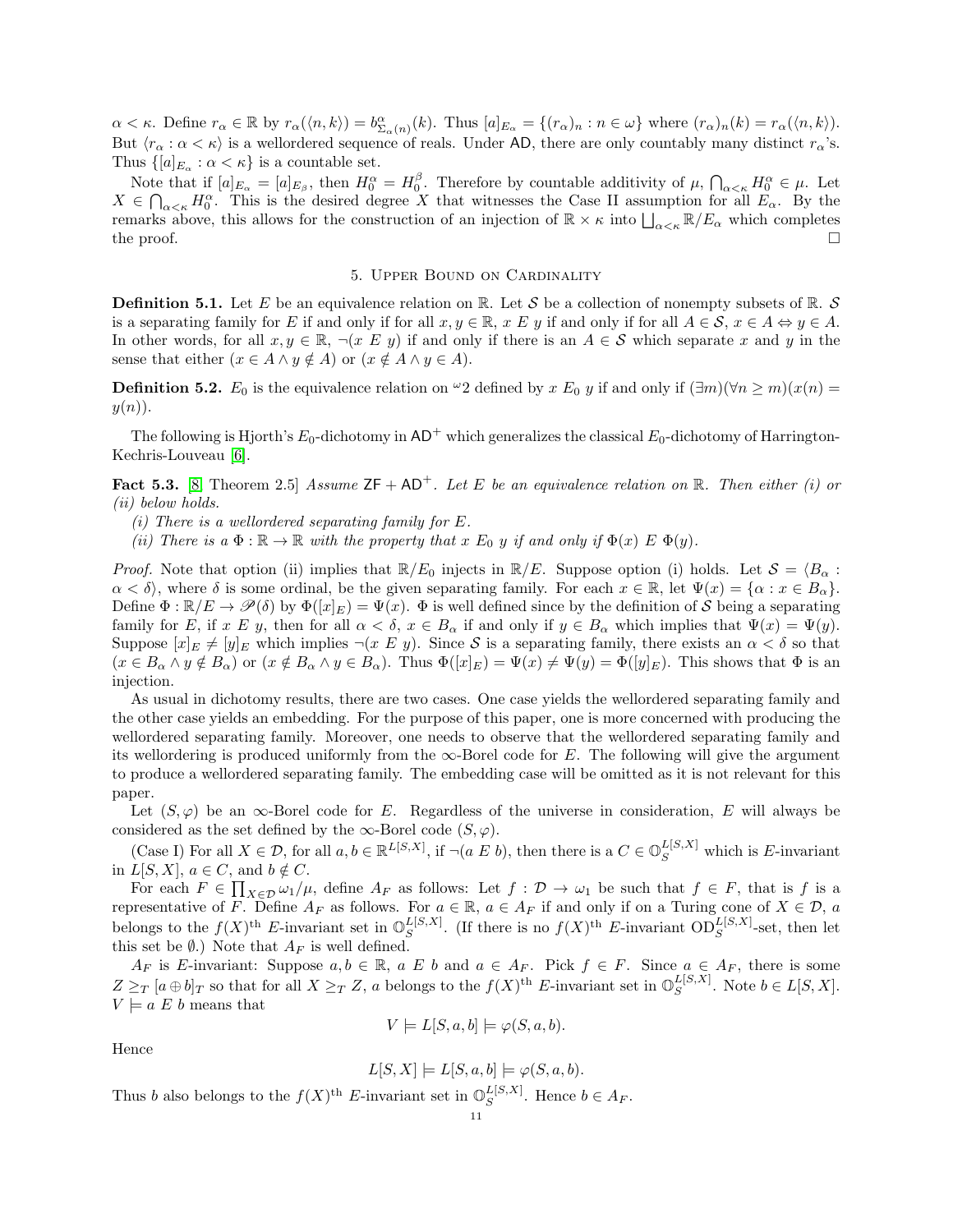By Fact [2.7,](#page-4-1)  $\prod_{X\in\mathcal{D}}\omega_1/\mu$  is wellfounded. Hence  $\mathcal{S} = \langle A_F : F \in \prod_{X\in\mathcal{D}}\omega_1/\mu\rangle$  is a wellordered set of E-invariant subsets of  $\mathbb{R}$ .

S is a separating family for E: Suppose  $a, b \in \mathbb{R}$  and  $\neg(a \ E \ b)$ . Define  $f : \mathcal{D} \to \omega_1$  as follows. Let  $Z = [a \oplus b]_T$ . If  $X \geq_T Z$ , then let  $f(X)$  be the least ordinal  $\alpha < \omega_1$  so that the  $\alpha^{\text{th}}$  E-invariant set in  $\mathbb{O}_G^{L[S,X]}$  $S^{L[3],\Lambda}$  contains a but not b. Such an  $\alpha$  exists from the Case I assumption. If X is not Turing above Z, then let  $f(X) = \emptyset$ . Let  $F = [f]_{\sim_\mu}$ . Then  $A_F \in \mathcal{S}$ ,  $a \in A_F$ , and  $b \notin A_F$ .

In conclusion, one has shown that  $S$  is a wellordered separating family for  $E$ .

(Case II) There is some  $X \in \mathcal{D}$  and some  $a, b \in \mathbb{R}^{L[S,X]}$  with  $\neg(a \ E \ b)$  such that there are no E-invariant sets  $C \in \mathbb{O}_S^{L[S,X]}$  $\frac{L[S, X]}{S}$  so that  $a \in C$  and  $b \notin C$ .

The idea is that this case assumption gives a natural condition in the forcing  $\mathbb{O}_{S}^{L[S,X]}$  $S^{L[\mathcal{S},\Lambda]}$  for which a perfect tree of mutual  $\mathbb{O}_S^{L[S,X]}$  $_{S}^{L[S,X]}$ -generics over  $\text{HOD}_{S}^{L[S,X]}$  below this condition serves as the desired embedding. The details can be found in  $\overline{8}$  and are omitted since this case is not relevant for the rest of the paper.

<span id="page-11-0"></span>**Theorem 5.4.** Assume  $ZF + AD^+ + V = L(\mathcal{P}(\mathbb{R}))$ . Let  $\kappa$  be an ordinal and  $\langle F_\alpha : \alpha < \kappa \rangle$  be a sequence of smooth equivalence relations on  $\mathbb R$  with all classes countable. Then there is an injection of  $\bigsqcup_{\alpha<\kappa} \mathbb R/F_\alpha$  into  $\mathbb{R}\times\kappa$ .

*Proof.* By Fact [4.4](#page-9-1) (which holds for any ordinal  $\kappa$ ), let  $(U, \varphi)$  be an  $\infty$ -Borel code for  $\langle F_\alpha : \alpha < \kappa \rangle$ . Uniformly from  $(U, \varphi)$ , one obtains  $\infty$ -Borel codes  $(\langle U, \alpha \rangle, \varphi_\alpha)$  for each  $F_\alpha$ . Since each  $F_\alpha$  is smooth,  $\mathbb{R}/F_\alpha \approx \mathbb{R}$ . Since under AD,  $\mathbb{R}/E_0$  does not inject into  $\mathbb{R}$ , Case I from the proof of Fact [5.3](#page-10-1) must occur. The proof in Case I uniformly produces from  $(\langle U, \alpha \rangle, \varphi_\alpha)$  a separating family  $\mathcal{S}_\alpha = \langle A^\alpha_\gamma : \gamma < \delta \rangle$  for  $F_\alpha$ , where  $\delta$  is the ordertype of  $\prod_{X \in \mathcal{D}} \omega_1 / \mu$ .

Let  $\Phi_{\alpha} : \mathbb{R} \to \mathscr{P}(\delta)$  be defined by  $\Phi_{\alpha}(x) = \{ \gamma : x \in A_{\gamma}^{\alpha} \}$ . Let  $\tilde{\Phi}_{\alpha} : \mathbb{R}/F_{\alpha} \to \mathscr{P}(\delta)$  be the induced injection defined by  $\tilde{\Phi}_{\alpha}([x]_{F_{\alpha}}) = \Phi_{\alpha}(x)$  as in the beginning of the proof of Fact [5.3.](#page-10-1) Define a relation  $R \subseteq \kappa \times \mathscr{P}(\delta) \times \mathbb{R}$ by

$$
R(\alpha, B, x) \Leftrightarrow (B = \Phi_{\alpha}(x)) \vee ((\forall y)(B \neq \Phi_{\alpha}(y)) \wedge x = \overline{0})
$$

where  $\bar{0}$  is the constant 0 sequence. For each  $(\alpha, B) \in \kappa \times \mathscr{P}(\delta)$ , the section  $R_{(\alpha, B)}$  is countable. Fact [3.4](#page-7-0) implies that there is a uniformization function  $F : (\kappa \times \mathscr{P}(\delta)) \to \mathbb{R}$ .

Define  $\Psi: \bigsqcup_{\alpha<\kappa} \mathbb{R}/F_\alpha \to \mathbb{R} \times \kappa$  by  $\Psi([x]_{F_\alpha}) = (F(\alpha, \tilde{\Phi}_\alpha([x]_{F_\alpha})), \alpha)$ .  $\Psi$  is an injection.

**Definition 5.5.** Let X be a set. For  $n \in \omega$ , let  $[X]_{\equiv}^{n} = \{f \in {}^{n}X : (\forall i, j \in n)(i \neq j \Rightarrow f(i) \neq f(j)\}$ . Let  $[X]^{<\omega}_= \bigcup\nolimits_{n \in \omega} [X]^n_-.$ 

A set X has the Jónsson property if and only if for all  $f : [X] \leq^{\omega} \to X$ , there is some  $Y \subseteq X$  with  $Y \approx X$ so that  $f[[Y] \leq \omega] \neq X$ .

## Fact 5.6. Assume  $ZF + AD$ .

([\[9\]](#page-16-1), Holshouser and Jackson)  $\mathbb{R}, \mathbb{R} \sqcup \omega_1$ , and  $\mathbb{R} \times \kappa$  where  $\kappa < \Theta$  have the Jónsson property.

- $([5]) \mathbb{R}/E_0$  $([5]) \mathbb{R}/E_0$  $([5]) \mathbb{R}/E_0$  does not have the Jónsson property.
- [\[2,](#page-16-3) Fact 4.23] For any  $\kappa < \Theta$ ,  $(\mathbb{R}/E_0) \times \kappa$  does not have the Jónsson property.

<span id="page-11-2"></span>Fact 5.7. [\[2,](#page-16-3) Fact 4.13] Assume ZF + AD. Let  $\kappa \in ON$ . Let  $\langle E_\alpha : \alpha < \kappa \rangle$  be a sequence of equivalence relations on  $\mathbb R$  with all classes countable. Let  $f: [\bigsqcup_{\alpha<\kappa} \mathbb R/E_\alpha] \leq^{\omega} \to \bigsqcup_{\alpha<\kappa} \mathbb R/E_\alpha$ . Then there is some perfect tree p so that  $f[[\Box_{\alpha<\kappa}[p]/E_{\alpha}]^{\leq\omega}_{\alpha}]\neq \Box_{\alpha<\kappa} \mathbb{R}/E_{\alpha}$ .

[\[2,](#page-16-3) Theorem 4.15]  $\mathbb{R} \times \kappa$  has the Jónsson property for all  $\kappa \in \text{ON}$ .

If for every perfect tree  $p$ ,  $\bigsqcup_{\alpha<\kappa} \mathbb{R}/E_\alpha \approx \bigsqcup_{\alpha<\kappa} [p]/E_\alpha$ , then Fact [5.7](#page-11-2) would imply that  $\bigsqcup_{\alpha<\kappa} \mathbb{R}/E_\alpha$  has the Jónsson property. However, in general these two sets can not be in bijection since  $\mathbb{R}/E_0$  does not have the Jónsson property. In this particular case, the p satisfying Fact [5.7](#page-11-2) is not an  $E_0$ -trees (see [\[5,](#page-16-2) Definition 5.2]), i.e. a perfect tree with certain symmetry conditions.

Combining Theorem [4.5](#page-9-0) and [5.4,](#page-11-0) one can determine the cardinality of disjoint unions of quotients of smooth equivalence relations with all classes countable and show that they have the Jónsson property.

<span id="page-11-1"></span>**Theorem 5.8.** Assume  $ZF + AD^+ + V = L(\mathcal{P}(\mathbb{R}))$ . Let  $\kappa \in ON$  and  $\langle E_\alpha : \alpha < \kappa \rangle$  be a sequence of smooth equivalence relations on  $\mathbb R$  with all classes countable. Then  $\bigsqcup_{\alpha<\kappa} \mathbb R/E_\alpha \approx \mathbb R\times\kappa$  and hence  $\bigsqcup_{\alpha<\kappa} \mathbb R/E_\alpha$  has the Jónsson property.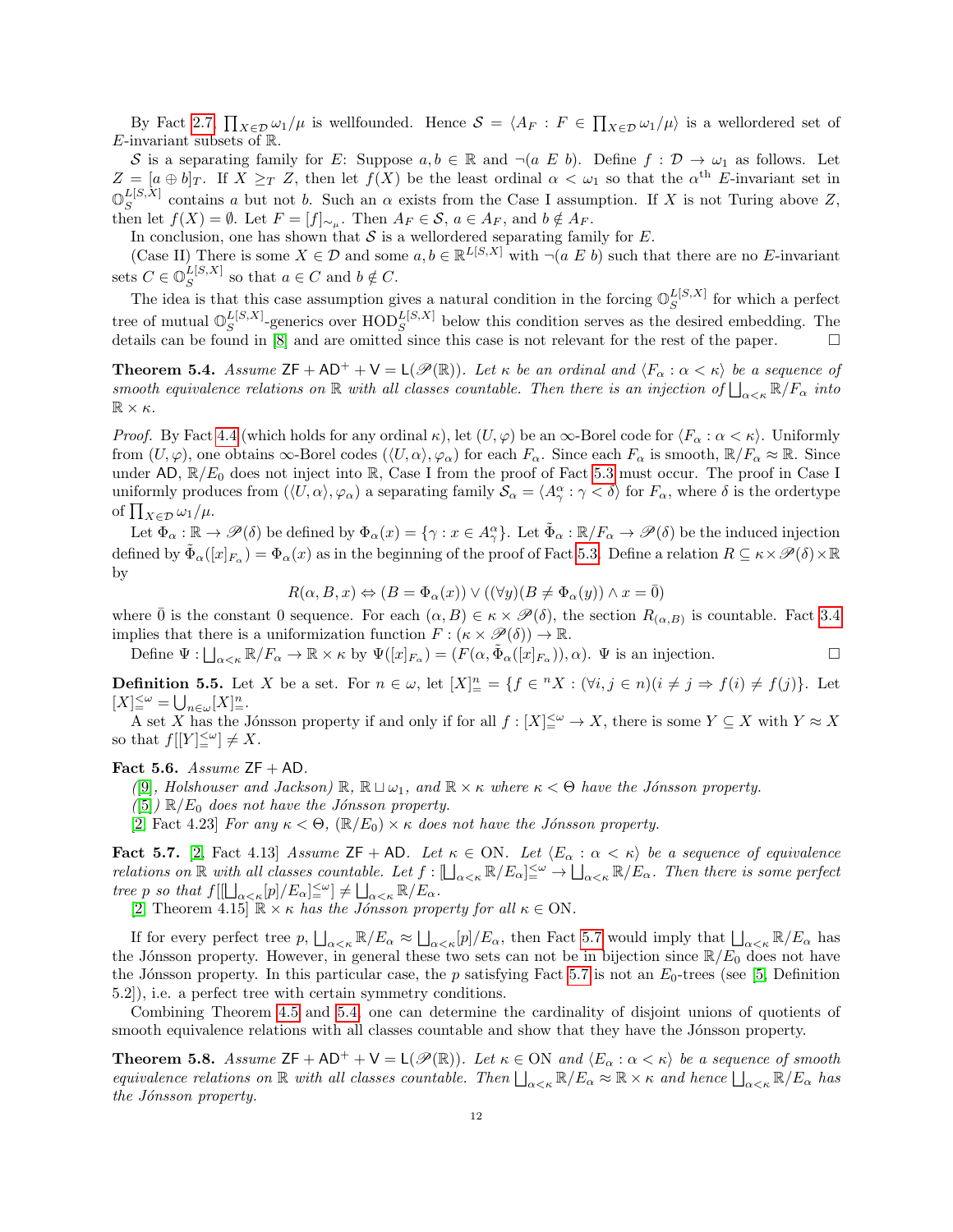#### 6. Disjoint Union of Quotients of Smooth Equivalence with Uncountable Classes

This section will show that in natural models of  $AD^+$  many subsets below  $[\omega_1]^{<\omega_1}$  are in bijection with disjoint unions of quotients of smooth equivalence relations on R. It will be shown that any subset of  $[\omega_1]^{<\omega_1}$ that contains  $\mathbb{R} \sqcup \omega_1$  can be written in this way. The argument is similar to the example  $\langle F_\alpha : \alpha < \omega_1 \rangle$ produced in the proof of Fact [4.2.](#page-8-0) Note that each  $F_{\alpha}$  has one uncountable equivalence class that holds the reals that are not used for coding. In the following argument, the existence of a copy of  $\omega_1$  is again used to handle these classes.

Recall the distinction between smooth and weakly smooth from Definition [2.12.](#page-4-4) The first result of the next theorem is proved in just  $ZF + AD$ . The quotients of the weakly smooth but not smooth  $E_{\alpha}$ 's are (non-uniformly) in bijection with a countable ordinal. The uniformity of ∞-Borel code will be important in the argument to absorb these quotients of the weakly smooth but not smooth equivalence relations into  $\omega_1$ . Thus it is unclear if the second statement of the next theorem is provable in just  $AD \text{ or } AD^+$ .

<span id="page-12-0"></span>**Theorem 6.1.** (1) Assume ZF. Suppose  $X \subseteq [\omega_1]^{<\omega_1}$  and  $\omega_1$  injects into X. Then there exists a sequence  $\langle E_\alpha : \alpha < \omega_1 \rangle$  of weakly smooth equivalence relations on  $\mathbb R$  so that X is in bijection with  $\bigsqcup_{\alpha < \omega_1} \mathbb R/E_\alpha$ .

 $\alpha$ .  $\alpha \leq \omega_1$  by weakly smooth equivalence relations on  $\mathbb{R}$  so that X is in objection with  $\Box_{\alpha < \omega_1} \mathbb{R} \rightarrow \Box_{\alpha}$ .<br>(2) Assume ZF + AD<sup>+</sup> + V = L( $\mathscr{P}(\mathbb{R})$ ). Suppose  $X \subseteq [\omega_1]^{<\omega_1}$  and  $\mathbb{R} \sqcup \omega_1$ a sequence  $\langle E_\alpha : \alpha < \omega_1 \rangle$  of smooth equivalence relations on R so that X is in bijection with  $\bigsqcup_{\alpha < \omega_1} \mathbb{R}/E_\alpha$ .

(3) Assume  $\mathsf{ZF} + \mathsf{AD^+} + \mathsf{V} = \mathsf{L}(\mathscr{P}(\mathbb{R}))$ .  $X \subseteq [\omega_1]^{<\omega_1}$  has a sequence  $\langle E_\alpha : \alpha < \omega_1 \rangle$  of smooth equivalence relations such that  $X \approx \bigsqcup_{\alpha < \omega_1} \mathbb{R}/E_\alpha$  if and only if  $\mathbb{R} \sqcup \omega_1$  injects into X.

Proof. Statement (2) will be shown (and statement (1) will follow from a part of the argument). Assume  $\mathbb{R} \sqcup \omega_1$  injection into X. Since  $\omega_1$  injects into X, let  $X = X_0 \sqcup X_1$  where  $X_1$  is in bijection with  $\omega_1$ . Henceforth, say  $X = X_0 \sqcup \omega_1$ .

Let WO denote the set of reals coding wellorderings on  $\omega$ . Note that  $\omega \mathbb{R}$  is in bijection with  $\mathbb{R}$ . For  $\alpha < \omega_1$ , let WO<sup> $\alpha$ </sup> be the set of  $j \in {}^{\omega}$ WO so that for all  $m \neq n$ ,  $ot(j(m)) \neq ot(j(n))$  and  $sup{ot(j(n)) : n \in \omega} = \alpha$ .

For  $\alpha < \omega_1$ , let  $X_0^{\alpha} = \{f \in X : \sup(f) = \alpha\}$ . For each  $j \in WO^{\alpha}$ , let  $\Psi(j) \in [\alpha + 1]^{\leq \alpha}$  be the increasing enumeration of  $\{\text{ot}(j(n)) : n \in \omega\}$ . Let  $Y^{\alpha} = \Psi^{-1}[X_0^{\alpha}]$ .

Define  $E_{\alpha}$  on  $^{\omega} \mathbb{R}$  by

$$
x E_{\alpha} y \Leftrightarrow (x \notin Y^{\alpha} \land y \notin Y^{\alpha}) \lor (x \in Y^{\alpha} \land y \in Y^{\alpha} \land \Psi(x) = \Psi(y))
$$

Note that each  $\omega \mathbb{R}/E_\alpha$  has one distinguished equivalence class corresponding to  $\omega \mathbb{R} \setminus Y^\alpha$ . Denote this class by  $\star_{\alpha}$ . ( $\omega \mathbb{R}/E_{\alpha}$ )  $\{\star_{\alpha}\}\$ is in bijection with  $X_0^{\alpha}$  in a canonical way. Thus canonically there is a bijection of  $\bigsqcup_{\alpha<\omega_1} \omega_{\mathbb{R}}/E_\alpha$  with  $X_0 \sqcup \omega_1$ . Also since  $\omega_{\mathbb{R}}/E_\alpha$  injects into  $[\alpha+1]^{\leq \alpha}$ , which is in bijection with  $\mathbb{R}, \omega_{\mathbb{R}}/E_\alpha$ is either in bijection with R or is countable under AD. (Note that this shows under  $\mathsf{ZF}$  that any  $X \subseteq [\omega_1]^{<\omega_1}$ which contains a copy of  $\omega_1$  is a disjoint union  $\Box \mathbb{R}/E_\alpha$  where each  $\mathbb{R}/E_\alpha$  injects into  $\mathbb{R}$  which establishes statement (1).)

By Fact [4.4,](#page-9-1) there is an  $\infty$ -Borel code  $(S, \varphi)$  for  $\langle E_\alpha : \alpha < \omega_1 \rangle$  in the sense of Definition [4.3.](#page-8-1) As before, one can thus obtain uniformly the  $\infty$ -Borel code (in the ordinary sense) for each  $E_{\alpha}$ .

Let  $A = \{ \alpha \in \omega_1 : |\^omega \mathbb{R}/E_\alpha | \leq \aleph_0 \}$ . The argument in Case I of Theorem [3.2](#page-5-0) shows that uniformly in the  $\infty$ -Borel code for  $E_{\alpha}$  for  $\alpha \in A$ , there is a wellordering of  $\omega \mathbb{R}/E_{\alpha}$ .

Let  $B = \omega_1 \setminus A$ .  $B \neq \emptyset$  since otherwise using the uniform wellordering of  ${}^{\omega} \mathbb{R}/E_{\alpha}$  for all  $\alpha \in A = \omega_1$ , one could produce a bijection of  $\bigsqcup_{\alpha<\omega_1}{}^{\omega} \mathbb{R}/E_{\alpha}$  with  $\omega_1$ . It was shown above that  $\bigsqcup_{\alpha<\omega_1} {}^{\omega} \mathbb{R}/E_{\alpha}$  is in bijection with  $X_0 \sqcup \omega_1 = X$  and therefore X is in bijection with  $\omega_1$ . However R injects into X by assumption but R is not wellorderable under AD. Contradiction.

Using the uniform wellordering of  ${}^{\omega} \mathbb{R}/E_{\alpha}$  for all  $\alpha \in A$ , the set  $K = \{\star_{\alpha} : \alpha \in \omega_1\} \cup \bigcup_{\alpha \in A} {}^{\omega} \mathbb{R}/E_{\alpha}$  (these two sets are not disjoint) is in bijection with  $\omega_1$ . If B is countable, then  $\bigsqcup_{\alpha<\omega_1} \omega \mathbb{R}/E_\alpha = K \cup \bigsqcup_{\alpha\in B} \omega \mathbb{R}/E_\alpha$ is in bijection with  $\mathbb{R} \sqcup \omega_1$ . By Fact [4.2,](#page-8-0)  $\mathbb{R} \sqcup \omega_1$  is in bijection with a disjoint union of quotients of smooth equivalence relations on R. Now suppose B is uncountable. Since  $K \approx \omega_1$ , pick a bijection of K with  $\{\star_\alpha : \alpha \in B\}$ . Since  $\bigsqcup_{\alpha < \omega_1} {}^{\omega} \mathbb{R}/E_\alpha = K \sqcup \bigsqcup_{\alpha \in B} ({}^{\omega} \mathbb{R}/E_\alpha) \setminus \{\star_\alpha\}$ , the map that sends K to  $\{\star_\alpha : \alpha < \omega_1\}$ via the fixed bijection above and the identity on  $\Box_{\alpha \in B}(\omega \mathbb{R}/E_{\alpha}) \setminus {\{\star_{\alpha}\}}$  is a bijection of  $\Box_{\alpha \leq \omega_1} \omega \mathbb{R}/E_{\alpha}$  with  $\bigsqcup_{\alpha \in B} \, ^\omega \mathbb{R} / E_\alpha.$ 

It has been shown that  $X$  is in bijection with a disjoint union of quotients of smooth equivalence relations which gives statement (2). Statement (3) follows from statement (2) and Fact [4.1.](#page-8-2)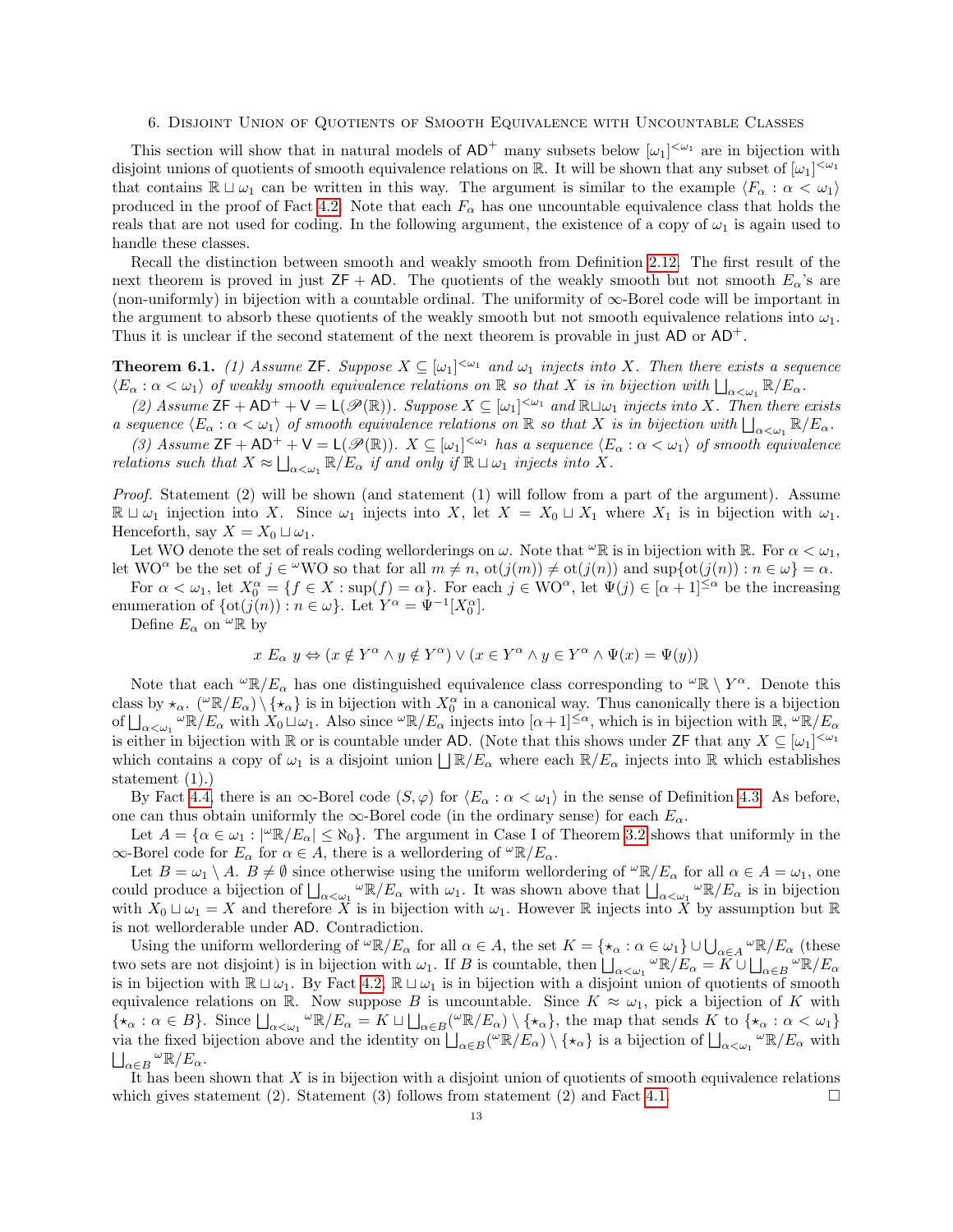$\omega_1$  and R cannot be written as an  $\omega_1$ -length wellordered disjoint union of quotients of smooth equivalence relations. There are other examples.

**Definition 6.2.** Let  $S_1 = \{ f \in [\omega_1]^{<\omega_1} : \sup(f) = \omega_1^{L[f]} \}.$ 

The next result gives some cardinality comparisons between  $S_1$ , R, and  $\omega_1$ .

Fact 6.3. ([\[16\]](#page-17-1)) Assume  $ZF + AD$ . R injects into  $S_1$ , and  $\omega_1$  does not inject into  $S_1$ .

*Proof.* For each  $r \in \mathbb{R}$ , consider it as a subset of  $\omega$ . Let  $\Psi(r)$  be the subset of  $\omega_1^{L[r]}$  consisting of r and all infinite ordinals less than  $\omega_1^{L[r]}$ .  $\Psi(r) \in S_1$  and  $\Psi$  is injective as a function from  $\mathbb R$  into  $S_1$ .

Suppose  $\Phi : \omega_1 \to S_1$  is an injection.  $\Phi$  can be coded as a subset of  $\omega_1$ . Note that  $\sup(\{\Phi(\alpha) : \alpha \in \mathbb{R}\})$  $\{\omega_1\}) = \omega_1$  because otherwise  $\Phi$  would be injecting into  $[\alpha]^{<\alpha}$  for some  $\alpha < \omega_1$ . The latter is in bijection with R. This would imply that there is an uncountable wellordered sequence of reals. Also note that since  $L[\Phi] \models \textsf{ZFC}, \ \omega_1^{L[\Phi]} < \omega_1. \text{ Therefore choose some } \alpha \text{ so that } \sup(\Phi(\alpha)) > \omega_1^{L[\Phi]}. \text{ However } \Phi(\alpha) \in L[\Phi] \text{ so } \alpha \text{ to } \alpha \text{ to } \alpha \text{ to } \alpha \text{ to } \alpha \text{ to } \alpha \text{ to } \alpha \text{ to } \alpha \text{ to } \alpha \text{ to } \alpha \text{ to } \alpha \text{ to } \alpha \text{ to } \alpha \text{ to } \alpha \text{ to } \alpha \text{ to } \alpha \text{ to } \alpha \text{ to } \alpha \text{ to } \alpha \text{ to }$  $\omega_1^{L[\Phi(\alpha)]} \leq \omega_1^{L[\Phi]} < \sup(\Phi(\alpha))$ . This implies that  $\Phi(\alpha) \notin S_1$ . Contradiction.

So in  $ZF + AD^+ + V = L(\mathcal{P}(\mathbb{R}))$ ,  $S_1$  is not an  $\omega_1$ -length disjoint union of quotients of smooth equivalence relations, but  $S_1 \sqcup \omega_1$  is.

# 7. ALMOST FULL COUNTABLE SECTION UNIFORMIZATION FOR  $[\omega_1]^{\omega} \times \mathbb{R}$

<span id="page-13-0"></span>This section will show that  $|[\omega_1]^{\omega}|$  is not below  $|\bigsqcup_{\alpha<\kappa} \mathbb{R}/E_{\alpha}|$  if  $\langle E_{\alpha}:\alpha<\kappa\rangle$  is a sequence of equivalence relations on  $\mathbb R$  with all classes countable under just AD. Note that by Theorem [5.8,](#page-11-1)  $ZF + AD^+ + V = L(\mathscr{P}(\mathbb{R}))$ is capable of proving that such a disjoint union is in bijection with  $\mathbb{R}\times\kappa$ . It is much more evident that  $[\omega_1]^{\omega}$ does not inject into  $\mathbb{R} \times \kappa$ .

<span id="page-13-1"></span>Fact 7.1. ([\[2\]](#page-16-3)) (ZF + AD) Let  $\kappa$  be an ordinal. Let  $\langle E_\alpha : \alpha < \kappa \rangle$  be a sequence of equivalence relations on R. Let  $\Phi : [\omega_1]^{\omega} \to \bigsqcup_{\alpha < \kappa} \mathbb{R}/E_{\alpha}$ . Let  $R \subseteq [\omega_1]^{\omega} \times \mathbb{R}$  be defined by  $R(f, x) \Leftrightarrow x \in \Phi(f)$ . If there is a  $Z \subseteq [\omega_1]^{\omega}$ with  $Z \approx [\omega_1]^{\omega}$  and  $\alpha \wedge Z \to \mathbb{R}$  so that for all  $f \in Z$ ,  $R(f, \Lambda(f))$ , then  $\Phi$  is not an injection.

*Proof.* See [\[2,](#page-16-3) Fact 4.19] and the subsequent discussions.  $\square$ 

Using some of the ideas above, one can prove in  $AD^+$ , the (full) countable section uniformization for relations on  $\mathbb{R}\times[\omega_1]^{\omega}$ : For every  $R\subseteq[\omega_1]^{\omega}\times\mathbb{R}$  such that  $R_f=\{x\in\mathbb{R}:R(f,x)\}$  is nonempty and countable for all  $f \in [\omega_1]^\omega$ , there is a uniformization function for R. Then Fact [7.1](#page-13-1) gives the following result:

<span id="page-13-2"></span>**Fact 7.2.** [\[2,](#page-16-3) Fact 4.20] Assume  $ZF+AD^+$ . Let  $\kappa$  be an ordinal and  $\langle E_\alpha : \alpha < \kappa \rangle$  be a sequence of equivalence relations on  $\mathbb R$  such that each  $E_\alpha$  has all classes countable. Then there is no injection  $\Phi: [\omega_1]^\omega \to \bigsqcup_{\alpha<\kappa} \mathbb R$ /  $E_{\alpha}$ .

For the Jónsson property, often uniformization on a sufficiently big set is enough for the desired result. AD can prove an almost full uniformization result for relation on  $\mathbb{R}\times\mathbb{R}$ . (For example, AD proves comeager uniformization.) Fact [7.1](#page-13-1) only requires that one can uniformize relations on  $[\omega_1]^{\omega} \times \mathbb{R}$  on a set  $Z \subseteq [\omega_1]^{\omega}$ that has the same cardinality as  $[\omega_1]^\omega$ . In general, this is impossible. By Theorem [6.1,](#page-12-0) every cardinal below  $[\omega_1]^{<\omega_1}$  that contains a copy of  $\mathbb{R} \cup \omega_1$ , for example  $[\omega_1]^\omega$ , can be written as a disjoint union of smooth equivalence relations. If this almost full uniformization exists for all relations on  $[\omega_1]^{\omega} \times \mathbb{R}$ , then Fact [7.1](#page-13-1) would imply that there is no injection of  $[\omega_1]^\omega$  into  $[\omega_1]^\omega$ , which is absurd.

The following will show in AD alone that one can prove almost full uniformization for relations on  $[\omega_1]^\omega \times \mathbb{R}$ with all sections countable. This will suffice to prove the statement of Fact [7.2](#page-13-2) in AD alone.

<span id="page-13-3"></span>**Definition 7.3.** Fix a recursive bijection  $\langle \cdot, \cdot \rangle : \omega \times \omega \to \omega$ . For  $x \in \mathbb{R}$ , let  $(x)_m \in \mathbb{R}$  be defined by  $(x)_m(n) = x(\langle m, n \rangle)$ . Using the pairing function, one can also code relations on  $\omega$  of various arity as a subset of  $\omega$ .

Let  $\text{WO}^{[\omega]}$  be the set of reals x so that for all  $n \in \omega$ ,  $(x)_n \in \text{WO}$  and for all  $m < n$ ,  $\text{ot}((x)_m) < \text{ot}((x)_n)$ . If  $x \in \mathrm{WO}^{[\omega]}$ , then let  $f_x \in [\omega_1]^{\omega}$  be defined by  $f_x(n) = \mathrm{ot}((x)_n)$ . (Every element of  $[\omega_1]^{\omega}$  has a code in  $\mathrm{WO}^{[\omega]})$ .

Fix throughout,  $W \in WO$  to be a recursive wellordering of ordertype  $\omega \cdot \omega$ . If  $\alpha < \omega \cdot \omega$ , let  $\hat{\alpha}$  be the element of  $\omega$  which has rank  $\alpha$  according to the wellordering W.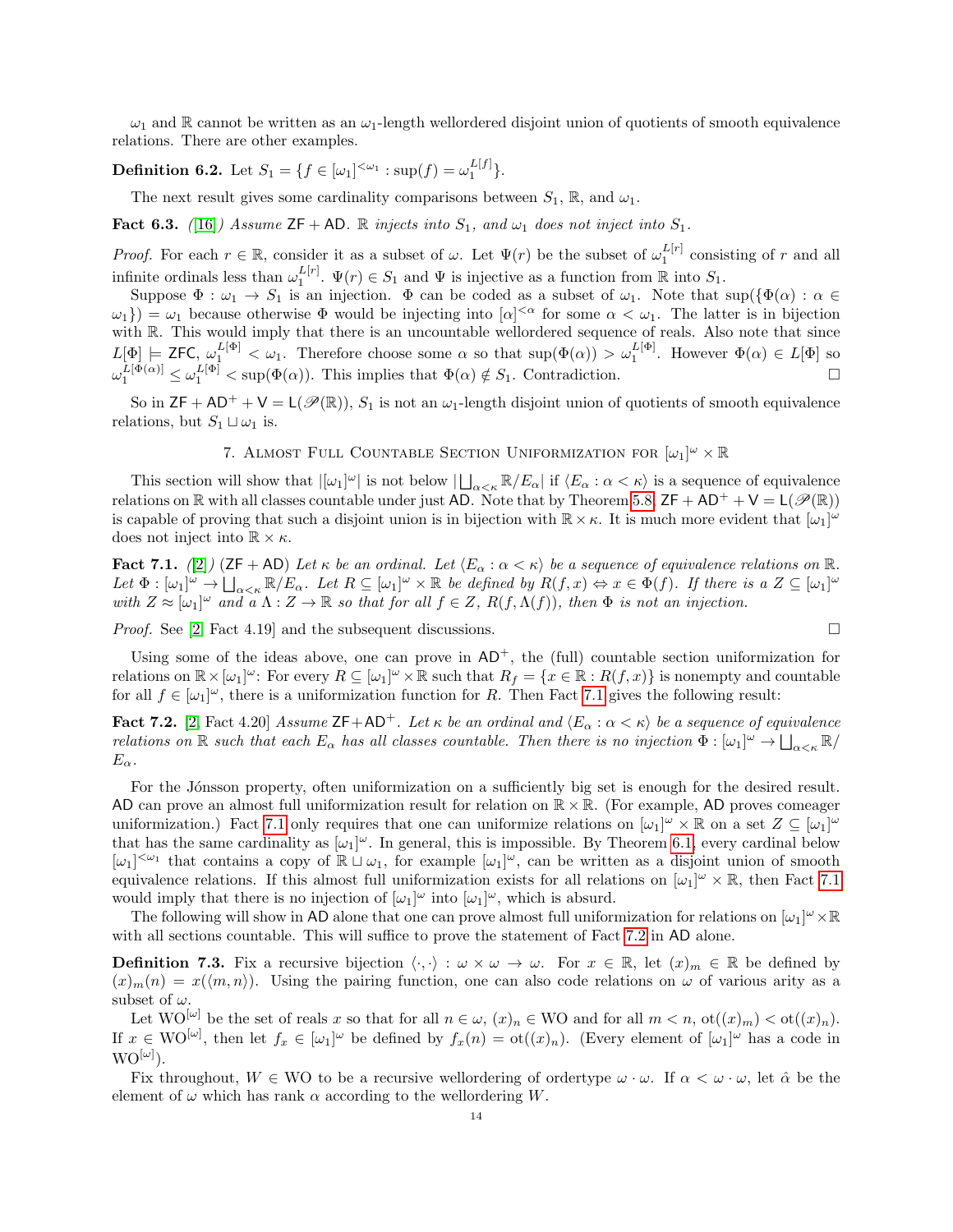Let  $\text{WO}^{[\omega \cdot \omega]}$  denote the set of  $x \in \mathbb{R}$  so that for all  $n \in \omega$ ,  $(x)_n \in \text{WO}$ , and for all  $\alpha, \beta \in \omega \cdot \omega$ ,  $\alpha < \beta$ if and only if  $\text{ot}((x)_{\hat{\alpha}}) < \text{ot}((x)_{\hat{\beta}})$ . If  $x \in \text{WO}^{[\omega \cdot \omega]}$ , let  $g_x \in [\omega_1]^{\omega \cdot \omega}$  be defined by  $g_x(\alpha) = \text{ot}((x)_{\hat{\alpha}})$ . Every element of  $[\omega_1]^{\omega \cdot \omega}$  is of the form  $g_x$  for some  $x \in \text{WO}^{[\omega \cdot \omega]}$ .

If  $x \in \text{WO}^{[\omega \cdot \omega]}$ , let  $h_x \in [\omega_1]^{\omega}$  be defined by  $h_x(n) = \sup\{g_x(\omega \cdot n + i) : i \in \omega\}.$ 

If  $g \in [\omega_1]^{\omega \cdot \omega}$ , then let  $\tilde{g} \in [\omega_1]^{\omega}$  be defined by  $\tilde{g}(n) = \sup \{ g(\omega \cdot n + i) : i \in \omega \}.$ 

If  $X \subseteq \omega_1$ , then  $WO_X$  be the collection of  $x \in WO$  so that  $\text{ot}(x) \in X$ .  $WO_X^{[\omega]}$  and  $WO_X^{[\omega \cdot \omega]}$  are defined as above with WO replaced by  $WO_X$ .

Suppose  $C \subseteq \omega_1$  is closed and unbounded. Let

$$
\omega C = {\sup \{ C(\omega \cdot \alpha + i) : i \in \omega \} : \alpha < \omega_1 \}.
$$

A C-witness for a  $f \in [\omega C]^{\omega}$ , is a function  $g \in [C]^{\omega \cdot \omega}$  so that  $\tilde{g} = f$ . A C-code for a function  $f \in [\omega C]^{\omega}$  is an  $x \in \text{WO}_C^{[\omega \cdot \omega]}$  so that  $h_x = f$ . So a code in  $\text{WO}_C^{[\omega \cdot \omega]}$  for any C-witness for f is a C-code. Every  $f \in [\omega]^\omega$ has a C-code.

<span id="page-14-0"></span>**Theorem 7.4.** (AD) Let  $R \subseteq [\omega_1]^{\omega} \times \mathbb{R}$  be such that for all  $f \in [\omega_1]^{\omega}$ ,  $R_f := \{x \in \mathbb{R} : (f,x) \in R\}$  is nonempty. There exists a  $\sigma \in \mathbb{R}$  and a closed and unbounded  $C \subseteq \omega_1$  so that for all  $x \in \mathrm{WO}_C^{[\omega \cdot \omega]}$  so that  $h_x \in [\omega]^\omega$ , there is some  $z \leq_T x \oplus \sigma$  so that  $R(h_x, z)$ . Moreover there is some formula  $\varphi$  so that for all  $x \in \text{WO}_{C}^{[\omega \cdot \omega]}$  with  $h_x \in [\omega C]^{\omega}$  and  $z \in \mathbb{R}$ ,  $L[\sigma, x, z] \models \varphi(\sigma, x, z)$  implies  $R(h_x, z)$ .

Assume further that for all  $f \in [\omega_1]^\omega$ ,  $|R_f| \leq \aleph_0$ . Then there exists some uncountable  $X \subseteq \omega_1$  and function  $\Psi$  which uniformizes R on  $[X]^\omega$ : For  $f \in [X]^\omega$ ,  $R(f, \Psi(f))$ .

*Proof.* The first half of this argument is similar to Martin's proof of the partition relation  $\omega \to (\omega_1)_2^{\omega}$ . The second half is similar to the proof of Woodin's countable section uniformization for relations on  $\mathbb{R} \times \mathbb{R}$  as exposited in [\[13\]](#page-17-5).

Consider the following game: Player 1 and 2 take turns playing integers. Player 1 produces a real  $x$ . Player 2 produces two reals y and z.

$$
\begin{array}{ll}\n \text{Player 1} & x \\
\text{Player 2} & y, z\n \end{array}
$$

Fix a wellordering W of  $\omega$  with ordertype  $\omega \cdot \omega$  as in Definition [7.3.](#page-13-3)

(Case A) If there is a least  $\alpha < \omega \cdot \omega$  so that

(i)  $(x)_{\hat{\alpha}} \notin WO$  or  $ot((x)_{\hat{\alpha}}) \leq \sup\{ot((x)_{\hat{\beta}}),ot((y)_{\hat{\beta}}): \beta < \alpha\}$  or

(ii)  $(y)_{\hat{\alpha}} \notin WO$  or  $ot((y)_{\hat{\alpha}}) \leq \sup\{ot((x)_{\hat{\beta}}),ot((y)_{\hat{\beta}}): \beta < \alpha\}.$ 

Player 2 wins if and only if  $(i)$  holds.

(This means that one of the two players fails to ensure that every section of its own real codes a wellordering or fails to produce a wellordering larger than the wellordering of all the previous sections of both reals. In this case Player 2 wins if and only if Player 1 is the first to fail in this manner.)

(Case B) Suppose there is no such  $\alpha$  as above. Define  $h \in [\omega_1]^\omega$  by  $h(\alpha) = \sup\{ot((x)_\alpha),ot((y)_\alpha)\}\$ . Player 1 wins if  $\neg R(\tilde{h}, z)$ .

This completes the definition of the payoff set of the game.

Claim 1: Player 1 does not have a winning strategy in this game.

Proof. Suppose  $\sigma$  is a winning strategy for Player 1. For each  $\alpha < \omega \cdot \omega$  and  $\beta < \omega_1$ , let  $B^{\alpha}_{\beta}$  be the set of  $r \in$ WO so that there exists some  $y \in \mathbb{R}$  and  $z \in \mathbb{R}$  so that for all  $\gamma < \alpha$ ,  $(y)_{\hat{\gamma}} \in \mathbb{W}$ O, sup{ot $((y)_{\hat{\gamma}}): \gamma < \alpha$ }  $< \beta$ , and if x is the result of Player 1 in  $\sigma * (y, z)$ , then  $r = (x)_{\hat{\alpha}}$ .  $B^{\alpha}_{\beta}$  is  $\Sigma^1_1$  (using a code for  $\beta$  as a parameter). By the boundedness principle, there is some  $\delta_{\beta}^{\alpha} < \omega_1$  so that for all  $r \in B_{\beta}^{\alpha}$ ,  $\cot(r) < \delta_{\beta}^{\alpha}$ . Let C be the set of  $\eta < \omega_1$  so that for all  $\alpha < \omega \cdot \omega$  and  $\beta < \eta$ ,  $\delta^{\alpha'}_{\beta} < \eta$ .

Let  $f \in [\omega]^{w}$  and z be such that  $R(f, z)$ . Pick some  $g \in [C]^{w \cdot w}$  so that  $\tilde{g} = f$ . Let  $y \in \mathrm{WO}_{C}^{[\omega \cdot \omega]}$  be such that  $g_y = g$ . Let  $z \in R_f$ . Play  $\sigma * (y, z)$ . Let x be the response produced by Player 1 according to  $\sigma$ . Define  $h(\alpha) = \sup\{\text{ot}((x)_{\hat{\alpha}}), \text{ot}((y)_{\hat{\alpha}})\}\.$  By definition of C,  $\text{ot}((x)_{\hat{\alpha}}) < \text{ot}((y)_{\hat{\alpha}})\.$  Thus  $\tilde{h} = \tilde{g} = f$ . Then  $R(\tilde{h}, z)$ . Player 2 won. This contradicts  $\sigma$  being a winning strategy for Player 1. This completes the proof of Claim 1.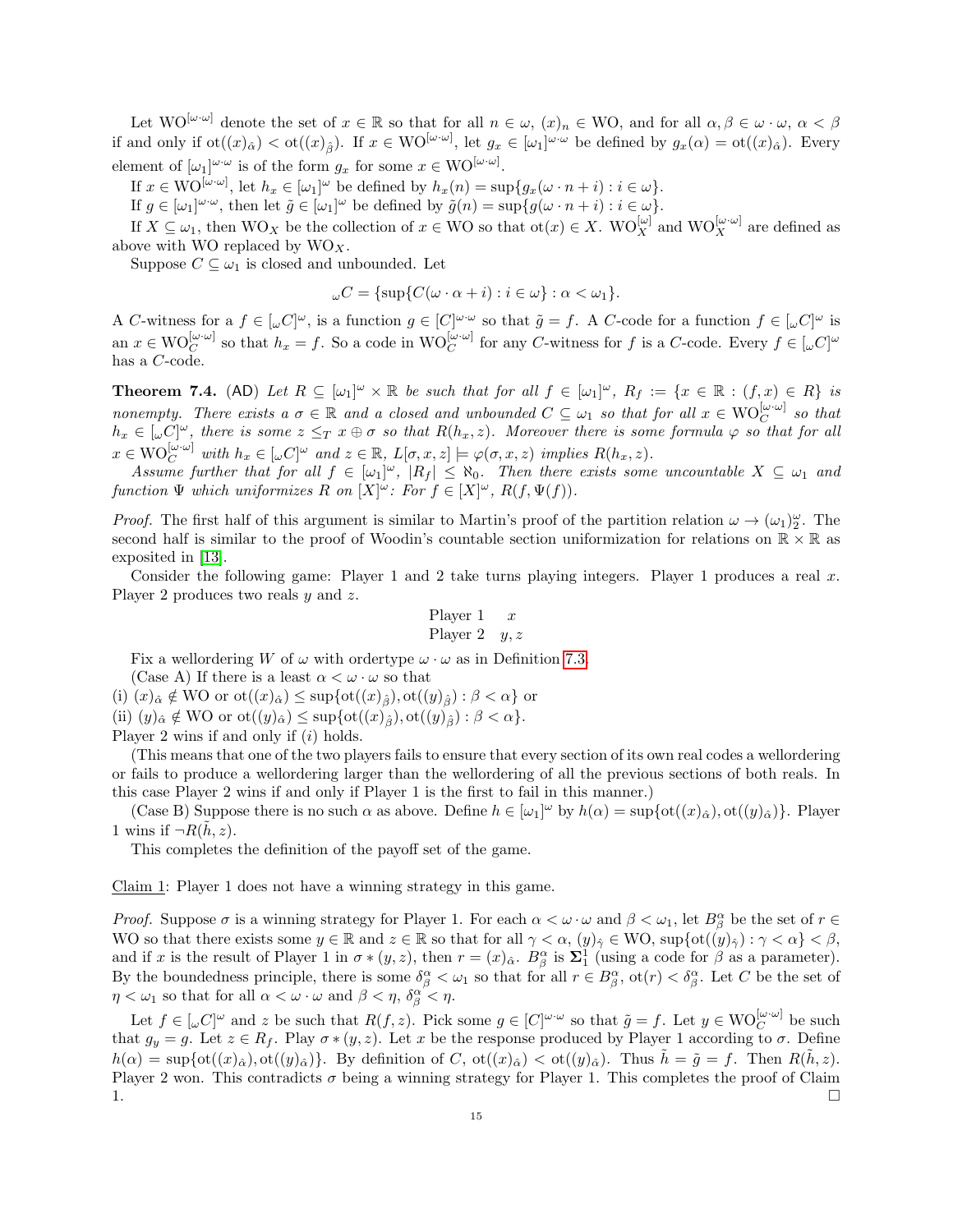Now suppose that  $\sigma$  is a winning strategy for Player 2. For each  $\alpha < \omega \cdot \omega$  and  $\beta < \omega_1$ , let  $B^{\alpha}_{\beta}$  be the set of  $r \in WO$  so that there exists some  $x \in \mathbb{R}$  so that for all  $\gamma \leq \alpha$ ,  $(x)_{\hat{\gamma}} \in WO$ ,  $\sup \{ \operatorname{ot}((x)_{\hat{\gamma}}) : \gamma < \alpha \} < \beta$ , and if  $(y, z)$  is the response of Player 2 from  $x * \sigma$ , then  $r = (y)_{\hat{\alpha}}$ . Each  $B^{\alpha}_{\beta} \subseteq WO$  and is  $\Sigma_1^1$ . By the boundedness lemma, there is a least ordinal  $\delta_\beta^\alpha$  so that for all  $r \in B_\beta^\alpha$ ,  $\text{ot}(r) < \delta_\beta^\alpha$ . Let C be the closed and unbounded set of  $\eta < \omega_1$  so that for all  $\alpha < \omega \cdot \omega$  and  $\beta < \eta$ ,  $\delta^{\alpha}_{\beta} < \eta$ .

Now suppose  $x \in \text{WO}_C^{[\omega,\omega]}$  be such that  $h_x \in [\omega C]^{\omega}$ . Use the player 2 strategy  $\sigma$  to play against x to produce the play  $x * \sigma$ . Let  $(y, z)$  be Player 2's response from the play  $x * \sigma$ . Let  $h(\alpha) = \sup\{ot(t(x)_{\alpha}),ot(t(y_{\alpha})\}$ . Using the definition of C as before,  $\tilde{h} = h_x$ . Since  $\sigma$  is winning for Player 2, one has that  $R(h_x, z)$ . Note that  $z \leq_T x \oplus \sigma$ . From this description, one can let  $\varphi(\sigma, x, z)$  be the formula that asserts that there is some y so that  $(y, z)$  is Player 2's response in the play  $x * \sigma$ .

Now to prove the uniformization result: Assume that for all  $f \in [\omega_1]^\omega$ ,  $|R_f| \leq \aleph_0$ . Let C be the club set from above. By a result of Solovay [\[14,](#page-17-0) Lemma 2.8], there is some  $w \in \mathbb{R}$  so that C is definable in  $L[w]$ from some fixed formula using w. Hence  $\omega C$  is also definable in  $L[w]$ . Now suppose that  $f \in [\omega C]^{\omega}$ . Let  $x \in \text{WO}_{C}^{[\omega \cdot \omega]}$  be such that  $h_x = f$ . Suppose  $(y, z)$  is Player 2's response in the play  $x * \sigma$ .

Fix some  $X \geq_T [x]_T$ . In  $L[\sigma, w, f, X]$ , define the condition  $p \in {}_2\mathbb{O}^{L[\sigma, w, X]}_{\sigma, w, f, X}$  by

$$
p = \{(a, b) \in \mathbb{R}^2 : L[\sigma, w, f, a, b] \models \psi(\sigma, w, a, b)\}
$$

where  $\psi(\sigma, w, f, a, b)$  asserts that a is a C-code for f and  $\varphi(\sigma, a, b)$ . Note that one uses the real w to speak about C in  $L[\sigma, w, f, a, b]$ . Note that  $p \neq \emptyset$  since  $(x, z) \in p$ . (Note that  $z \leq_T \sigma \oplus x$  and hence  $z \in L[\sigma, w, f, X].$  This shows that p is indeed a condition in  ${}_{2}\mathbb{O}^{L[\sigma, w, f, X]}_{\sigma, w, f}.$ 

Let  $\tau$  denote the canonical name for the generic element of  $\mathbb{R}^2$  added by  ${}_2\mathbb{O}^{L[\sigma,w,f,X]}_{\sigma,w,f}$ .

Claim 2: There is a dense set of conditions below  $p$  that determines the value of the second coordinate of  $\tau$ .

*Proof.* Suppose not. Let  $p' \leq p$  be some condition so that no  $q \leq p'$  determines the second coordinate of  $\tau$ . Since AD holds and  $\text{HOD}_{\sigma,w,f}^{L[\sigma,w,f,X]} \models \text{AC}, (\mathscr{P}(\underset{\sigma,w,f}{\mathscr{D}}_{\sigma,w,f}^{L[\sigma,w,f,X]}))^{\text{HOD}_{\sigma,w,f}^{L[\sigma,w,f,X]}}$  is countable in V. In V, let  $\langle D_n : n \in \omega \rangle$  enumerate all the dense open subsets of  $_2\mathbb{O}^{L[\sigma,f,w]}_{\sigma,f,w}$  that belong to  $\text{HOD}^{L[\sigma,f,w,X]}_{\sigma,f,w}$ . Let  $\pi_2 : \mathbb{R}^2 \to \mathbb{R}$  be the projection onto the second coordinate.

Let  $p_{\emptyset} \leq p'$  be the least element below p meeting  $D_0$  according to the canonical wellordering of  $\text{HOD}_{\sigma,w,f}^{L[\sigma,w,f,X]}$ . Let  $m_{\phi} = 0$ . Suppose for some  $\sigma \in \langle \omega_2, p_{\sigma} \rangle$  and  $m_{\sigma}$  have been defined. Since  $p_{\sigma} \leq p'$ , no condition extending  $p_{\sigma}$  can determine  $\pi_2(\tau)$ . Thus there is some  $N > m_{\sigma}$  and some least pair  $p_0, p_1 \leq p_{\sigma}$  so that,  $p_0, p_1 \in D_{|\sigma|+1}$ ,  $p_0$  and  $p_1$  both decides  $\pi_2(\tau) \upharpoonright N$  and  $p_i \Vdash \pi_2(\tau)(\check{N}) = \check{i}$  (that is, decides the value at N differently). Let  $m_{\sigma \hat{i}} = N + 1$  and  $p_{\sigma \hat{i}} = p_i$  for both  $i \in 2$ . This produces a sequence  $\langle p_{\sigma} : \sigma \in \langle \omega_2 \rangle$ .

For each  $r \in \mathbb{R} = \{w2\}$ , let  $G_r$  be the upward closure of  $\{p_{r \upharpoonright n} : n \in \omega\}$ .  $G_r$  is a  ${}_2\mathbb{O}^{L[\sigma,w,f,X]}_{\sigma,w,f}$ -generic filter over  $\text{HOD}_{\sigma,w,f}^{L[\sigma,w,f,X]}$ . Also by construction, if  $r \neq s$ , then  $\pi_2(\tau)[G_r] \neq \pi_2(\tau)[G_s]$ . For all  $r \in \mathbb{R}$ ,  $p \in G_r$ . Since p is a condition of the form to apply Fact [2.9,](#page-4-2) one has that  $\text{HOD}_{\sigma,w,f}^{L[\sigma,w,f,X]}[G_r] \models L[\sigma,w,f,\pi_1(\tau[G_r]),\pi_2(\tau[G_r])] \models$  $\psi(\sigma, w, f, \pi_1(\tau[G_r]), \pi_2(\tau[G_r])$ . By the absoluteness of the coding,  $\pi_1(\tau[G_f])$  is a C-code for f in V. By the property of the formula  $\varphi$  (namely its upward absoluteness), one has that  $R(f, \pi_2(\tau | G_r]))$  holds in V. Thus it has been shown that for all  $r \in \mathbb{R}$ ,  $\pi_2(\tau[G_r]) \in R_f$ . This contradicts  $|R_f| \leq \aleph_0$ . Claim 2 has been proved.  $\square$ 

$$
\underline{\text{Claim 3: HOD}_{\sigma, w, f}^{L[\sigma, w, f, X]}} \cap R_f \neq \emptyset.
$$

*Proof.* Since  $X \geq_T [x]_T$ , the real x and its associated  $z \leq_T x \oplus \sigma$  (picked above) belong to  $L[\sigma, f, w, X]$ . By Fact [2.9,](#page-4-2) let G be the  ${}_{2}\mathbb{O}^{L[\sigma,w,f,X]}_{\sigma,w,f}$ -generic filter over  $\text{HOD}_{\sigma,w,f}^{L[\sigma,w,f,X]}$  so that  $\tau[G] = (x, z)$ . Note that  $p \in G$ . So Fact [2.9](#page-4-2) implies that  $R(f, z)$ . Let D be the dense set below p from Claim 2. By genericity,  $D \cap G \neq \emptyset$ . Hence there is some  $q \in D \cap G$ . Since q completely determines  $\pi_2(\tau)$ , one has that for all  $i \in 2$ ,  $z(n) = i$ if and only if  $q \Vdash \pi_2(\tau)(n) = i$ . Since  $q \in {}_2\mathbb{O}^{L[\sigma,w,f,X]}_{\sigma,w,f}$ , q is essentially an ordinal. This shows that z is  $OD_{\sigma,w,f}^{L[\sigma,w,f,X]}$ . Claim 3 has been proved.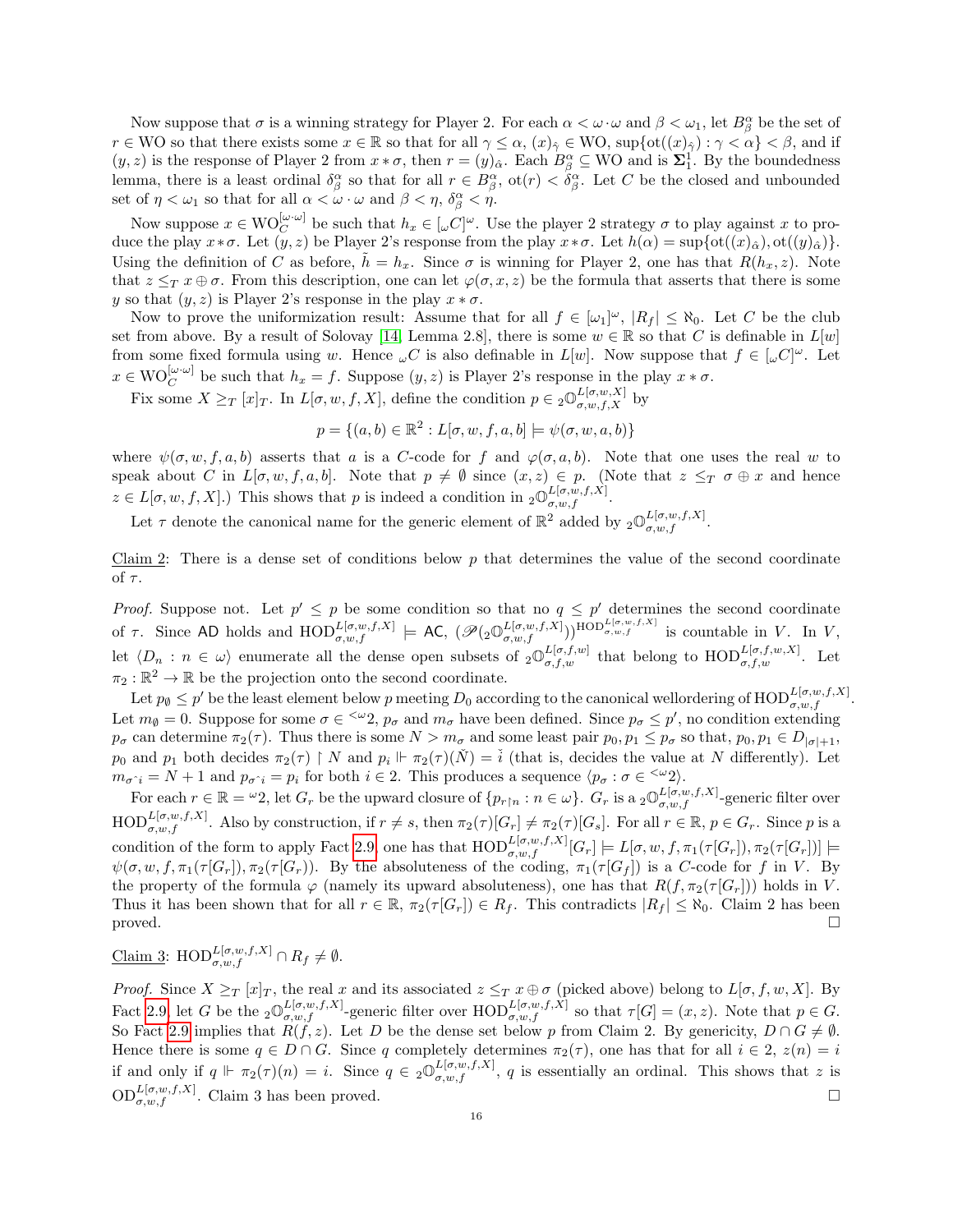It has been shown that for all  $f \in [\omega C]^{\omega}$ , there is a cone of  $X \in \mathcal{D}$  so that  $R_f \cap \text{HOD}_{\sigma,w,f}^{L[\sigma,w,f,X]} \neq \emptyset$ .

Claim 4: There is a function  $\Phi : [\omega C]^{\omega} \to \mathbb{R}$  that uniformizes R on  $[\omega C]^{\omega}$ .

*Proof.* Fix an  $f \in [\omega C]^{\omega}$ . Let  $Y \in \mathcal{D}$  be a base of a cone of  $X \in \mathcal{D}$  so that  $R_f \cap \text{HOD}_{\sigma,w,f}^{L[\sigma,w,f,X]} \neq \emptyset$ . For each  $n \in \omega$  and  $i \in 2$ , let  $E_n^i$  be the set of  $X \in \mathcal{D}$  such that  $X \geq_T Y$  and if  $z \in \mathbb{R}$  is the least element of  $\text{HOD}_{\sigma,w,f}^{L[\sigma,w,f,X]}$  belonging to  $R_f$ , then  $z(n) = i$ . Since  $E_n^0 \cap E_n^1 = \emptyset$ ,  $E_n^0 \cup E_n^1$  is the set of all degrees above Y, and Martin's measure  $\mu$  is an ultrafilter, there is some  $a_n$  so that  $E_n^{a_n} \in \mu$ . Let  $\Phi(f) \in \mathbb{R}$  be defined by  $\Phi(f)(n) = a_n$ . Using  $AC_{\omega}^{\mathbb{R}}$ , one can find a sequence of reals  $\langle x_i : i \in \omega \rangle$  so that the cone above  $[x_i]_T$ is contained in  $E_i^{a_i}$  for each  $i \in \omega$ . If  $X \geq_T [\bigoplus_{i \in \omega} x_i]_T$ , then  $\Phi(f)$  is the  $\text{HOD}_{\sigma,w,f}^{L[\sigma,w,f,X]}$ -least element of  $R_f \cap \text{HOD}_{\sigma, w, f}^{L[\sigma, w, f, X]}$ . In particular,  $R(f, \Phi(f))$ .

The proof of the theorem is complete.  $\Box$ 

<span id="page-16-4"></span>**Corollary 7.5.** ( $\mathsf{ZF} + \mathsf{AD}$ ) Let  $\langle E_\alpha : \alpha < \kappa \rangle$  be a sequence of equivalence relations on R with all classes countable, then  $[\omega_1]^\omega$  does not inject into  $\bigsqcup_{\alpha<\kappa} \mathbb{R}/E_\alpha$ .

*Proof.* This follows from Fact [7.1](#page-13-1) and Theorem [7.4.](#page-14-0)

The following result states that under AD, given any arbitrary function  $\Phi : [\omega_1]^\omega \to \mathbb{R}$ , one can find two reals  $\sigma$  and w and a set  $X \subseteq \omega_1$  with  $|X| = \omega_1$  so that for all  $f \in [X]^\omega$ ,  $\Phi(f)$  is constructible from  $\sigma$ , w, and  $f$ .

<span id="page-16-5"></span>**Theorem 7.6.** ( $ZF + AD$ ). Let  $\Phi : [\omega_1]^{\omega} \to \mathbb{R}$  be a function. Then there is an uncountable  $X \subseteq \omega_1$ , reals  $\sigma, w \in \mathbb{R}$ , and a formula  $\phi$  so that for all  $f \in [X]^\omega$ ,  $\Phi(f) \in L[\sigma, w, f]$  and for all  $z \in \mathbb{R}$ ,  $z = \Phi(f)$  if and only if  $L[\sigma, w, f, z] \models \phi(\sigma, w, f, z)$ .

*Proof.* Treating  $\Phi$  as a relation, run the same argument as in Theorem [7.4.](#page-14-0) This produces the Player 2 winning strategy  $\sigma$  and a closed and unbounded set C. Let  $X = \omega C$ . Using AD and a result of Solovay [\[14,](#page-17-0) Lemma 2.8, let w be a real so that C can be defined in  $L[w]$ .

Let  $f \in [X]^\omega$ . A C-code for f exists in any Coll $(\omega, \sup(f))$ -generic extension of  $L[\sigma, w, f]$ . Let  $\tau$  be a homogeneous name for a C-code for f. Homogeneous here means that for any formula  $\varsigma$ , either  $L[\sigma, w, f] \models$  $1_{\text{Coll}(\omega, \sup(f))} \Vdash \varsigma(\tau)$  or  $L[\sigma, w, f] \models 1_{\text{Coll}(\omega, \sup(f))} \Vdash \neg \varsigma(\tau)$ . (The real w is needed to speak about C in  $L[\sigma, w, f]$ .) Define a real z by:  $n \in \mathbb{Z}$  if and only  $1_{\text{Coll}}(\omega, \text{sup}(f))$  forces that when Player 2 plays  $\sigma$  against  $\tau$ , if  $(y', z')$  is the response from Player 2, then  $n \in z'$ . By the homogeneity of Coll $(\omega, \sup(f))$  and the fact that  $\Phi$  is a function, one can show that  $1_{\text{Coll}(\omega,\text{sup}(f))}$  either forces the statement above or its negation. By the definability of the forcing relation  $z \in L[\sigma, w, f]$ . By definition of the game,  $z = \Phi(f)$ . The description above also provides the formula  $\phi$ .

#### **REFERENCES**

- <span id="page-16-7"></span>1. Andrés Eduardo Caicedo and Richard Ketchersid, A trichotomy theorem in natural models of  $AD^+$ , Set theory and its applications, Contemp. Math., vol. 533, Amer. Math. Soc., Providence, RI, 2011, pp. 227–258. MR 2777751
- <span id="page-16-3"></span>2. William Chan, Ordinal definability and combinatorics of equivalence relations, J. Math. Log. 19 (2019), no. 2, 1950009, 24. MR 4014889
- <span id="page-16-6"></span>3. An introduction to combinatorics of determinacy, Trends in Set Theory, Contemp. Math., vol. 752, Amer. Math. Soc., Providence, RI, 2020, pp. 21–75. MR 4132099
- <span id="page-16-10"></span>4. William Chan and Stephen Jackson,  $L(\mathbb{R})$  with determinacy satisfies the Suslin hypothesis, Adv. Math. **346** (2019), 305–328. MR 3910797
- <span id="page-16-2"></span>5. William Chan and Connor Meehan, Definable Combinatorics of Some Borel Equivalence Relations, ArXiv e-prints (2017).
- <span id="page-16-12"></span>6. L. A. Harrington, A. S. Kechris, and A. Louveau, A Glimm-Effros dichotomy for Borel equivalence relations, J. Amer. Math. Soc. 3 (1990), no. 4, 903–928. MR 1057041
- <span id="page-16-11"></span>7. Leo Harrington, A powerless proof of a theorem of Silver, Unpublished.
- <span id="page-16-9"></span>8. Greg Hjorth, A dichotomy for the definable universe, J. Symbolic Logic 60 (1995), no. 4, 1199–1207. MR 1367205
- <span id="page-16-1"></span>9. Jared Holshouser, Partition properties for non-ordinal sets, Thesis.
- <span id="page-16-0"></span>10. S. Jackson, R. Ketchersid, F. Schlutzenberg, and W. H. Woodin, Determinacy and Jónsson cardinals in  $L(\mathbb{R})$ , J. Symb. Log. 79 (2014), no. 4, 1184–1198. MR 3343535
- <span id="page-16-8"></span>11. Thomas Jech, Set theory, Springer Monographs in Mathematics, Springer-Verlag, Berlin, 2003, The third millennium edition, revised and expanded. MR 1940513 (2004g:03071)